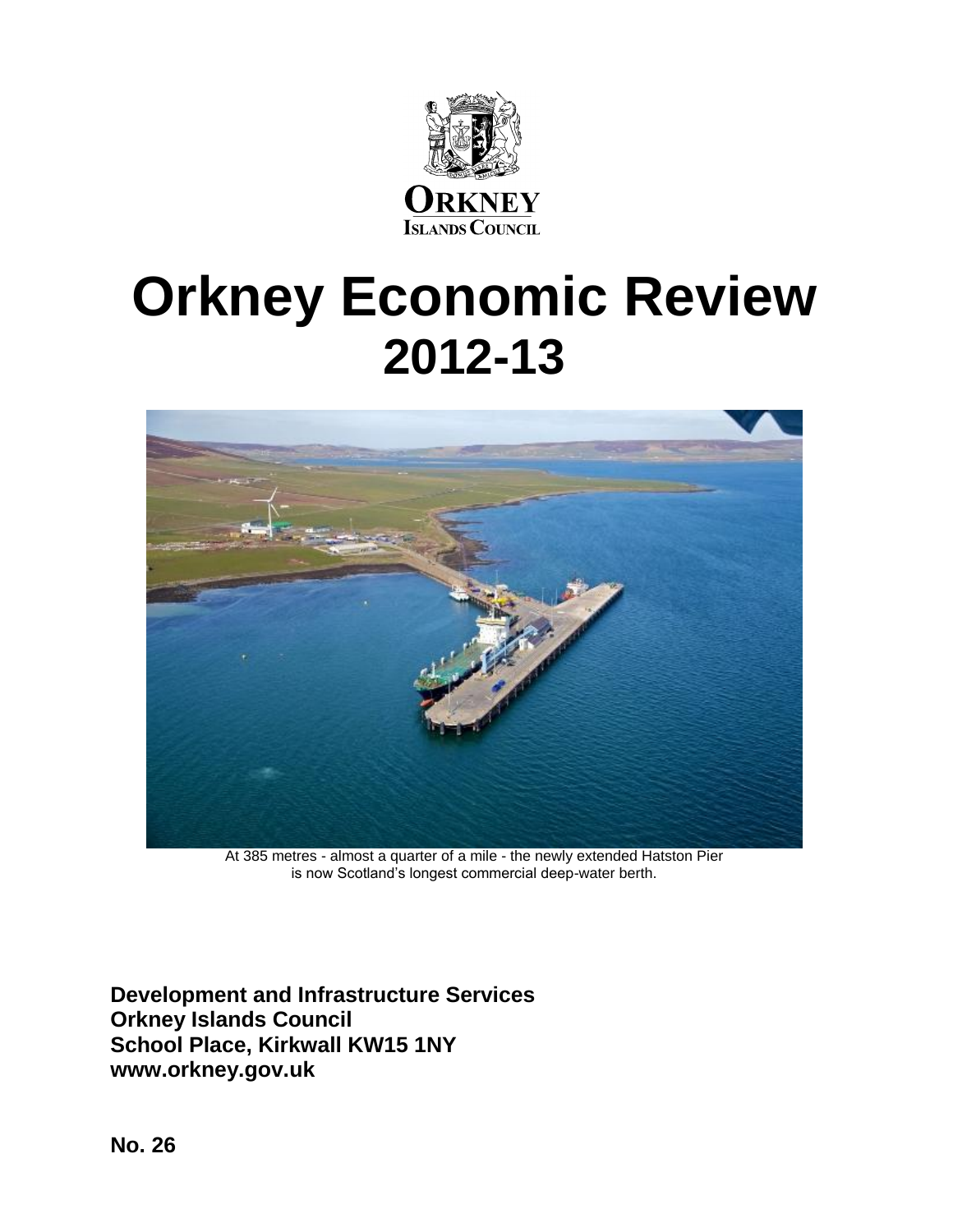This document aims to bring together and review the latest data available on the Orkney economy and statistics and information which might influence the economy. The majority of the statistics come from published sources, which are credited below each table.

Whilst it is the purpose to present up-to-date information, in a few cases, where current data was not available at the time of publication, more dated figures are shown.

Every care has been taken in the completion of this Review. However, the publisher cannot accept responsibility for any errors or omissions. It should be noted that small local sample sizes can lead to some rounding of figures, and that some figures previously published in this Review have been revised in light of the availability of updated statistics and research.

If you have any suggestions for subject areas which could be included in future Orkney Economic Reviews, please forward them to: [economic.development@orkney.gov.uk.](mailto:economic.development@orkney.gov.uk)

[Please note: the Western Isles are referred to throughout as 'Eilean Siar'.]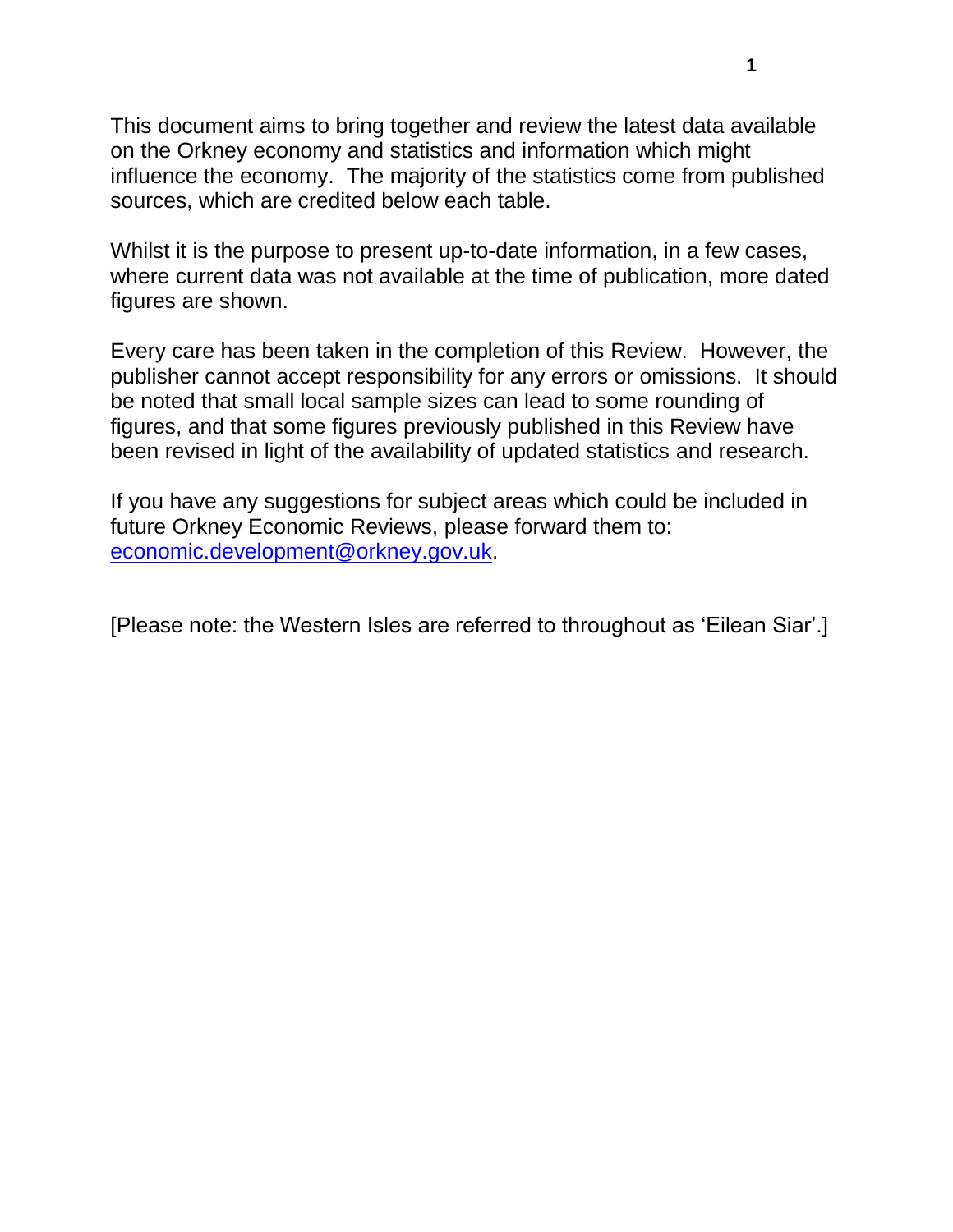# **Contents**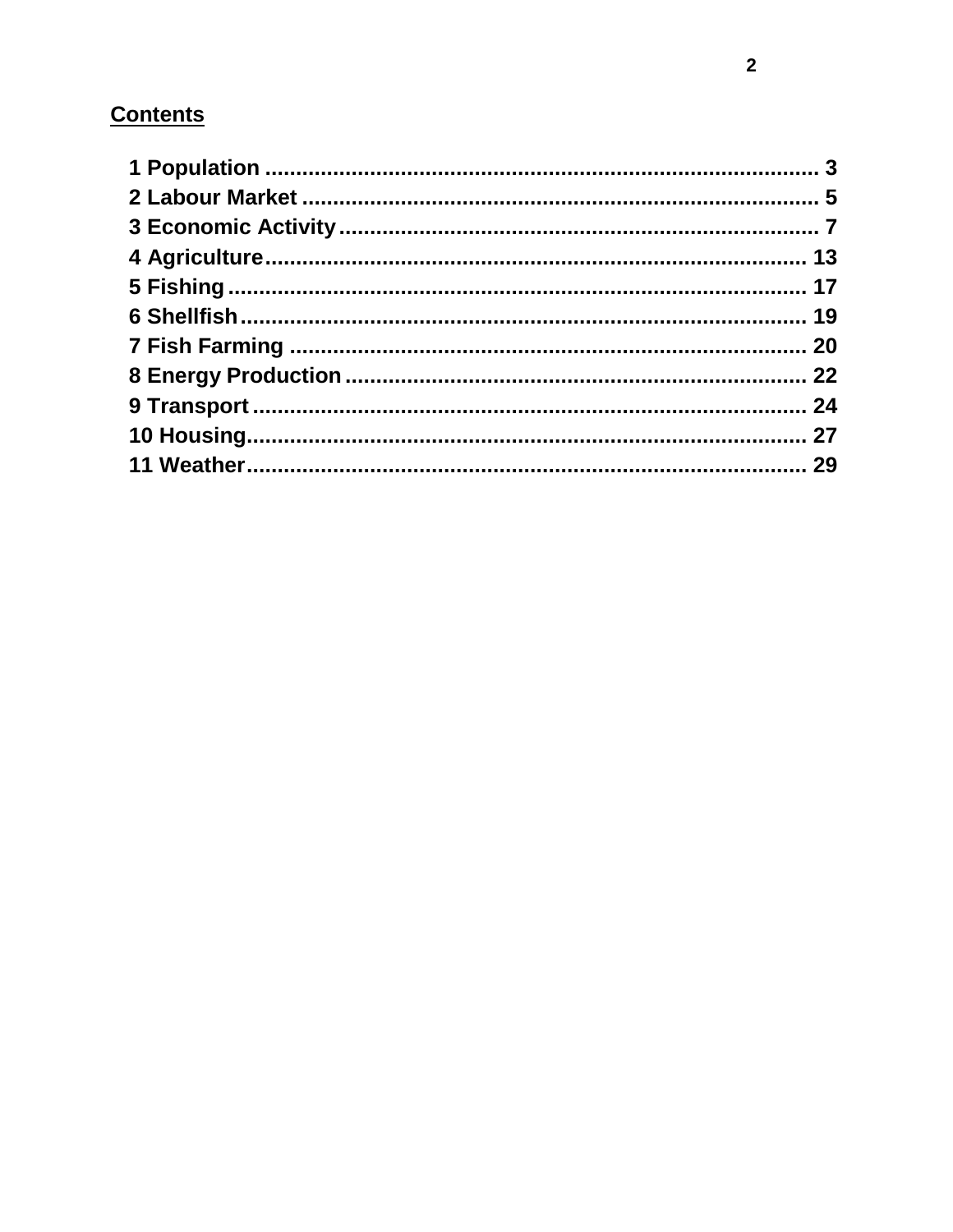# <span id="page-3-0"></span>*1 Population*

Although Orkney's population natural growth rate (births minus deaths) remains negative, the gap has closed significantly and, if the recent overall trend continues, could soon contribute to population growth. Estimated net in-migration might be influenced by the difficult conditions prevailing in the UK economy and the availability in Orkney of relatively accessible and affordable housing.

|      |               |               | <b>Natural</b> | <b>Migration</b> |                   |
|------|---------------|---------------|----------------|------------------|-------------------|
|      | <b>Births</b> | <b>Deaths</b> | growth         | (net)            | <b>Population</b> |
| 2000 | 152           | 195           | $-43$          | $-63$            | 19,290            |
| 2002 | 164           | 211           | $-47$          | 24               | 19,210            |
| 2004 | 171           | 217           | $-46$          | 247              | 19,500            |
| 2006 | 213           | 231           | $-18$          | 194              | 19,770            |
| 2008 | 214           | 225           | $-11$          | 78               | 19,890            |
| 2010 | 197           | 213           | $-16$          | 152              | 20,110            |
| 2012 | 201           | 216           | $-15$          | 107              | 21,530            |

|  |  | <b>Orkney Population Change 2000-2012</b> |
|--|--|-------------------------------------------|
|  |  |                                           |

*Source: General Register Office for Scotland (GROS)*

NOTE: population and migration figures post 2001 Census are estimates: figures for 2000 to 2008 are 'as at' 30 June; figures for 2010 and 2012 are based on the calendar year. Only biennial figures are shown, so the trends do not tally with the changes in population.

Population information for Scotland's islands from the 2011 Census was released during August 2013.

|             | 2001   | 2011   | <b>Population</b><br>change<br>2001 to 2011 | % change<br>2001 to 2011 |
|-------------|--------|--------|---------------------------------------------|--------------------------|
| Orkney      | 19,245 | 21,349 | 2,104                                       | 10.9                     |
| Shetland    | 21,988 | 23,167 | 1,179                                       | 5.3                      |
| Eilean Siar | 26,502 | 27,684 | 1,182                                       | 4.5                      |

The 2011 Census has identified changes to the Orkney demographic, as shown below.

| Age      | 2001<br><b>Population</b> | % of total<br>2001 area<br><b>Population</b> | 2011<br><b>Population</b> | % of total<br>2011 area<br><b>Population</b> | % change<br>2001 to 2011 |
|----------|---------------------------|----------------------------------------------|---------------------------|----------------------------------------------|--------------------------|
| $5 - 14$ | 2,600                     | 13.4                                         | 2,200                     | 10.3                                         | $-14.7$                  |
| 15-39    | 5,700                     | 29.9                                         | 5,800                     | 27.0                                         | 0.3                      |
| 40-64    | 6,700                     | 34.8                                         | 8,000                     | 37.7                                         | 20.0                     |
| $65+$    | 3,200                     | 16.7                                         | 4,200                     | 19.8                                         | 31.1                     |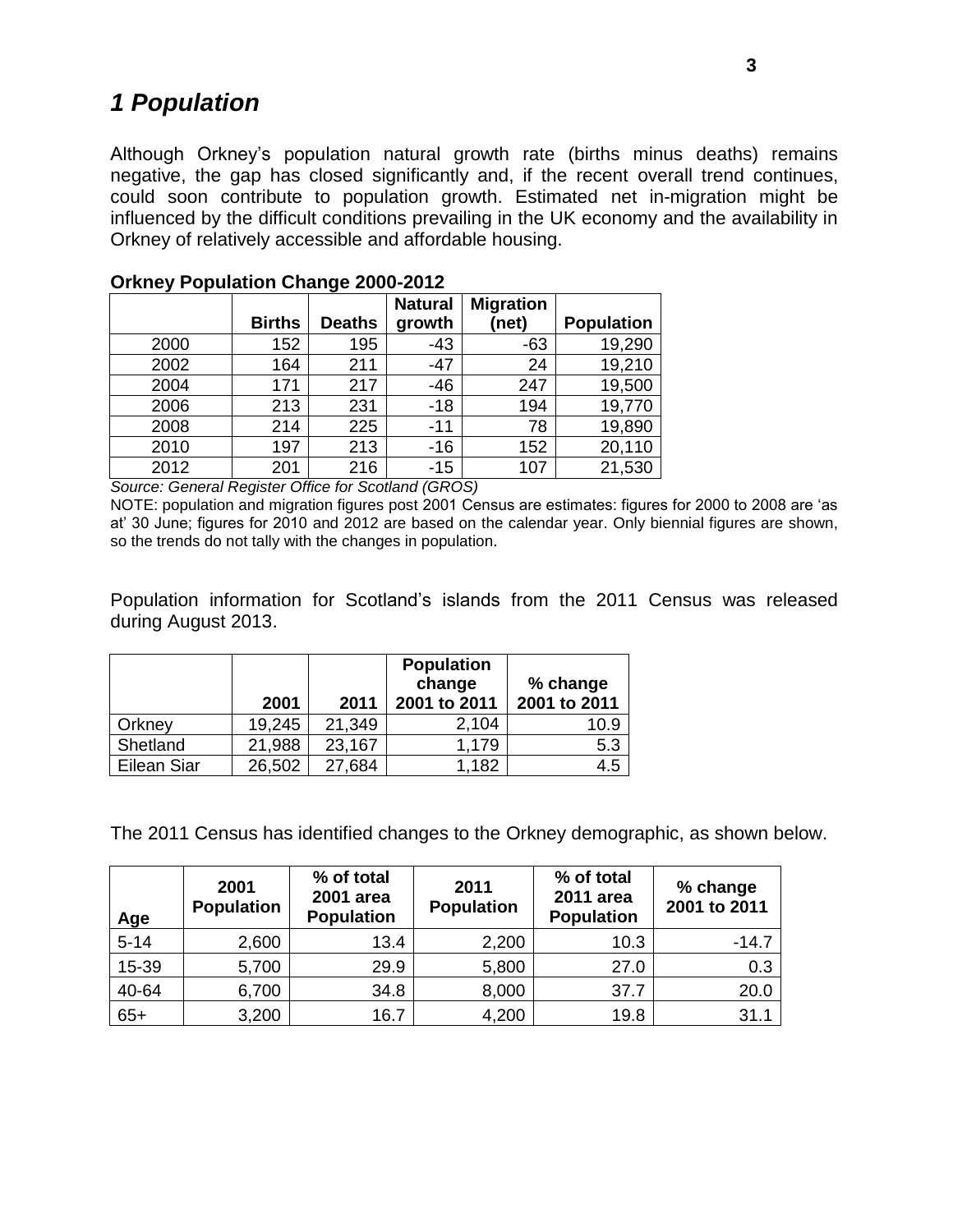These trends can be compared with those for Scotland as a whole.

| Age      | % change<br>2001 to 2011<br><b>Orkney</b> | % change<br>2001 to 2011<br><b>Scotland</b> |
|----------|-------------------------------------------|---------------------------------------------|
| $5 - 14$ | $-14.7$                                   | $-10.9$                                     |
| 15-39    | 0.3                                       | $-1.8$                                      |
| 40-64    | 20.0                                      | 14.4                                        |
| 65+      | 31.1                                      | 10.6                                        |

On 11 July 2013, a report in *The Scotsman* newspaper identified Orkney as 'best place for those looking for a job in Scotland', which may partly explain the increase in population aged 40-64.

The trend is towards an increasingly ageing population, a trend which is projected to continue. Predictions are highlighted in the following table.

### **Predicted population changes (%) 2008 to 2023**

|          | All ages | Children $0-15$ | Working age* | Pensionable<br>age* | Aged $75+$ |
|----------|----------|-----------------|--------------|---------------------|------------|
| Scotland | ັ        |                 |              | 14                  | 45         |
| Orknev   |          |                 |              | 26                  |            |

\* Pensionable age is assumed to be 65 for men, 60 for women until 2010; assumed that between 2010 and 2020 pensionable age for women increases to 65. *Source: GROS*

An Orkney **Population and Migration** study was completed in April 2009 and the comprehensive report can be viewed at:

http://www.orkney.gov.uk/Files/Council/Publications/2009/Orkney\_Population\_Change\_Study [April\\_09.pdf](http://www.orkney.gov.uk/Files/Council/Publications/2009/Orkney_Population_Change_Study_April_09.pdf)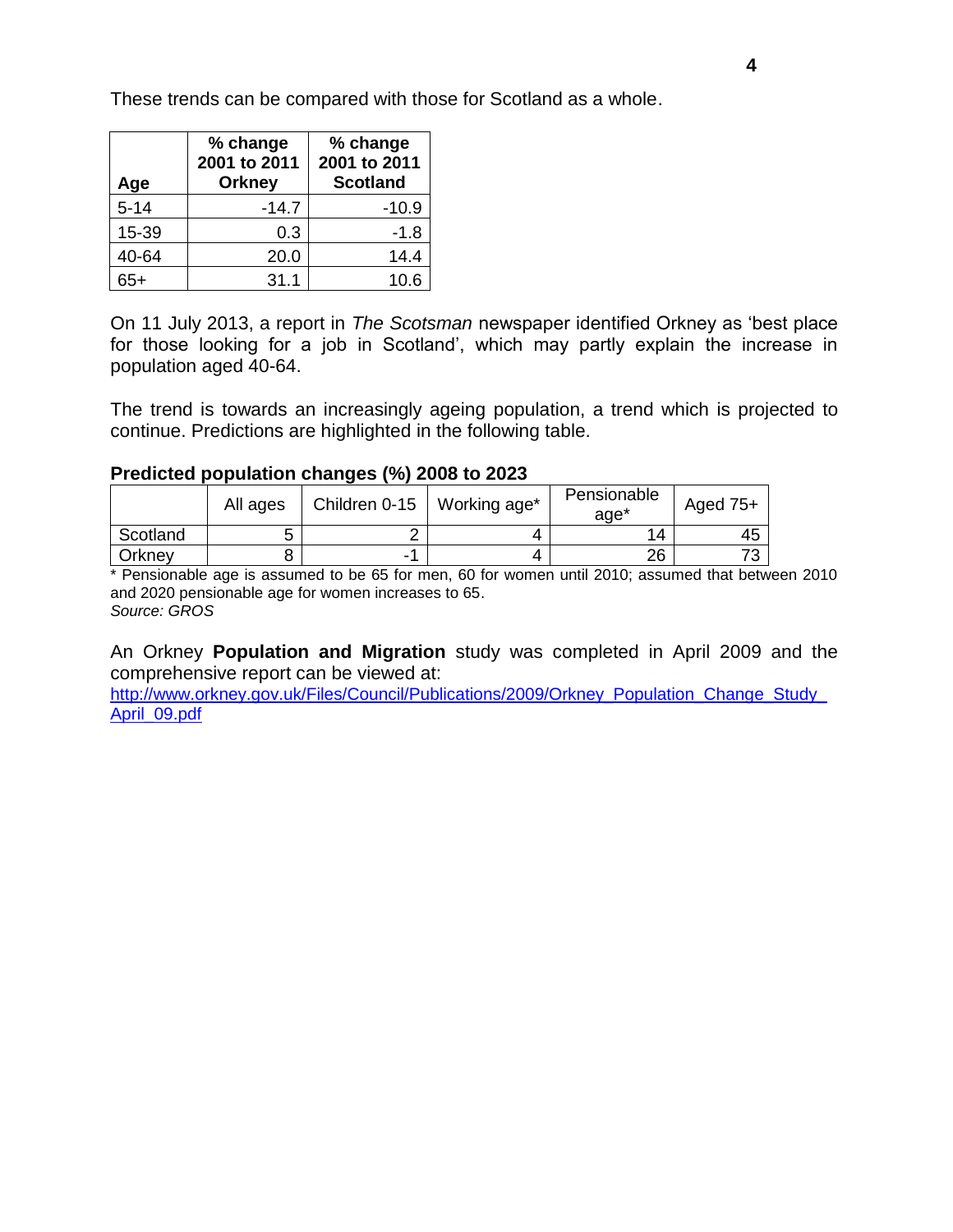# <span id="page-5-0"></span>*2 Labour Market*

|           | 2004 | 2005 | 2006 | 2007 | 2008 | 2009 | 2010 | 2011 | 2012 |
|-----------|------|------|------|------|------|------|------|------|------|
| January   | 2.2  | 1.7  | 1.4  | 1.7  | 1.1  | 1.3  | 1.5  | 1.7  | 2.0  |
| February  | 2.2  | 1.8  | 1.5  | 1.5  | 1.0  | 1.4  | 1.5  | 1.8  | 1.9  |
| March     | 2.2  | 1.6  | 1.6  | 1.4  | 1.0  | 1.4  | 1.6  | 1.7  | 1.8  |
| April     | 2.0  | 1.6  | 1.7  | 1.2  | 0.9  | 1.4  | 1.4  | 1.4  | 1.5  |
| May       | 2.0  | 1.4  | 1.6  | 1.0  | 0.8  | 1.3  | 1.2  | 1.4  | 1.5  |
| June      | 1.7  | 1.3  | 1.4  | 0.9  | 0.8  | 1.1  | 1.2  | 1.4  | 1.5  |
| July      | 1.6  | 1.3  | 1.5  | 0.9  | 0.7  | 1.0  | 1.5  | 1.4  | 1.4  |
| August    | 1.5  | 1.2  | 1.3  | 0.9  | 0.8  | 1.0  | 1.4  | 1.5  | 1.4  |
| September | 1.4  | 1.1  | 1.2  | 0.9  | 0.9  | 1.0  | 1.3  | 1.6  | 1.2  |
| October   | 1.5  | 1.2  | 1.3  | 1.0  | 0.9  | 1.0  | 1.3  | 1.7  | 1.2  |
| November  | 1.5  | 1.3  | 1.4  | 1.1  | 1.0  | 1.2  | 1.5  | 1.8  | 1.3  |
| December  | 1.5  | 1.4  | 1.5  | 1.0  | 1.2  | 1.4  | 1.5  | 1.9  | 1.3  |
| Average   | 1.8  | 1.4  | 1.5  | 1.1  | 0.9  | 1.2  | 1.4  | 1.6  | 1.5  |

#### **Unemployment Rate (% Job-seekers) in Orkney 2004-2012**

*Source: Office for National Statistics (ONS)*

Note: These unemployment rates represent the proportion (%) of the resident population who are of working age and who are seeking employment.

Orkney's average unemployment rate rose in 2011 but fell slightly in 2012 and remains significantly lower than the Scotland and UK December 2012 levels of 3.8% and 3.7% respectively. However, as the following table illustrates, the trend over recent years was, until 2012, towards increasing numbers of job seekers. Whilst the figures for 2012 are, overall, more encouraging than those for 2011, that year saw a notable increase in those out of work for more than 12 months.

| At December            | 2007 | 2008 | 2009 | 2010 | 2011 | 2012 |        | <b>Increase 2007-2012</b> |
|------------------------|------|------|------|------|------|------|--------|---------------------------|
|                        |      |      |      |      |      |      | number | per cent                  |
| <b>All Job Seekers</b> | 117  | 144  | 169  | 205  | 260  | 176  | 59     | 50.4                      |
| By age of claimant     |      |      |      |      |      |      |        |                           |
| Aged 18-24             | 20   | 45   | 45   | 65   | 80   | 60   | 40     | 200.0                     |
| Aged 25-49             | 55   | 65   | 95   | 85   | 115  | 75   | 20     | 36.4                      |
| Aged 50 and over       | 35   | 30   | 30   | 45   | 55   | 40   | 5      | 14.3                      |
| By duration of claim   |      |      |      |      |      |      |        |                           |
| Up to 6 months         | 90   | 120  | 135  | 165  | 180  | 110  | 20     | 22.2                      |
| 6 to 12 months         | 5    | 15   | 20   | 15   | 55   | 25   | 20     | 400.0                     |
| Over 12 months         | 15   | 10   | 15   | 15   | 25   | 45   | 30     | 200.0                     |

### **Claimant count, Job Seeker Allowance (JSA)**

*Source: ONS*

Notes: Totals may not always tally due to rounding and, owing to rounding, the apparent movements by age group and duration may therefore be distorted.

The age bracket displaying the largest increase in Orkney unemployment during the last six years is the 18-24 age-group, although there are indications that the situation is improving: in December 2011, the figure was 80 but by October 2013 this had reduced to 45.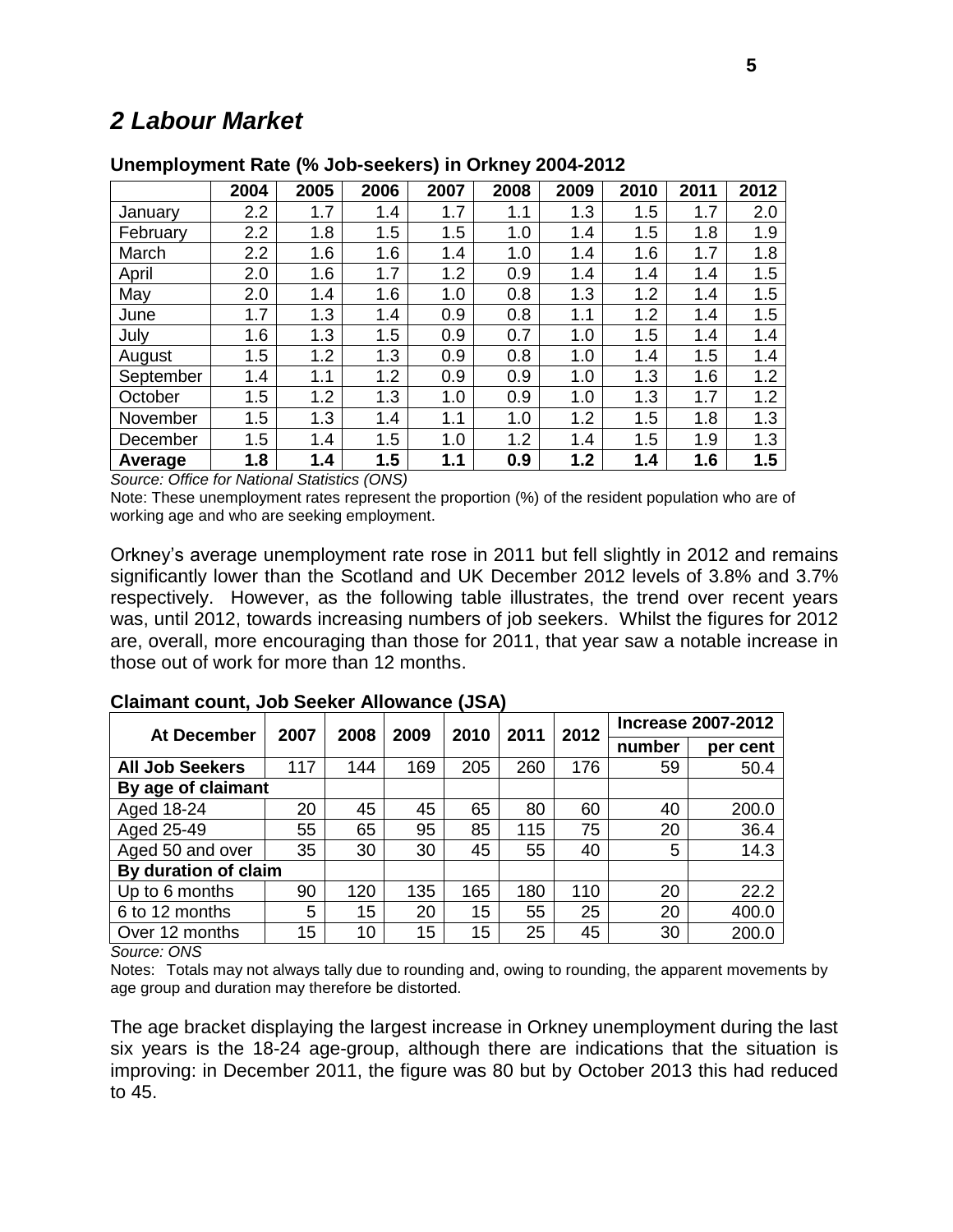However, the overall rate of increase in all job-seekers over the last five years, in percentage terms, is approximately half that of Scotland and much lower than in Great Britain (GB) as a whole.

#### **JSA Claimants**

|             | December 2007 (%) December 2012 (%) |        |     |        |        |           | Increase over period<br>(%) |        |           |
|-------------|-------------------------------------|--------|-----|--------|--------|-----------|-----------------------------|--------|-----------|
|             | Orknev                              | Scot'd | GB. | Orkney | Scot'd | <b>GB</b> | Orkney                      | Scot'd | <b>GB</b> |
| Claimants % | 0.9                                 | 2.0    | 2.0 | 1.3    | 3.8    | 3.7       | 44.4                        | 90.0   | 85.0      |

*Source: ONS*

Note: Claimant % is a proportion of resident working age people (estimated).

In October 2013, the figures for Orkney and other Highlands and Islands local authority areas, Scotland and Great Britain were as follows.

#### **JSA Claimants**

|             | October 2013 (%)                                                                           |  |     |    |                                  |          |     |  |  |  |
|-------------|--------------------------------------------------------------------------------------------|--|-----|----|----------------------------------|----------|-----|--|--|--|
|             | GB<br>Eilean   Highland   Argyll &   Scotland<br>Shetland<br>Orknev<br>Siar<br><b>Bute</b> |  |     |    |                                  |          |     |  |  |  |
| Claimants % | и                                                                                          |  | 2.6 | .8 | $\sim$ $\sim$<br>$- \cdot \cdot$ | $\Omega$ | v.u |  |  |  |

*Source: ONS*

Note: Claimant % is a proportion of resident working age people (estimated).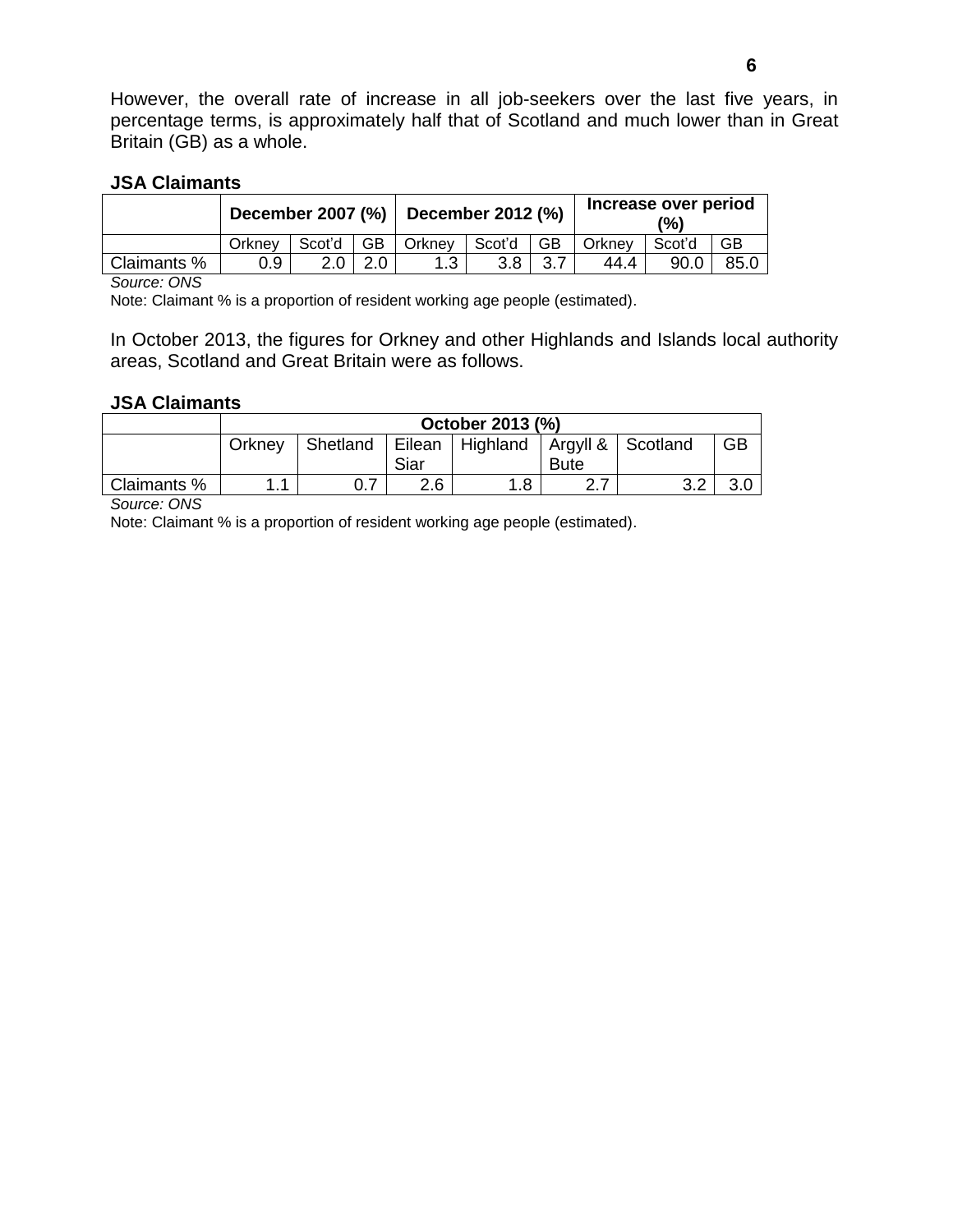# <span id="page-7-0"></span>*3 Economic Activity*

The percentage of the Orkney population who are *economically active*, i.e. either in employment or actively seeking employment, tends to be consistently higher than both the Scotland and Great Britain averages.

| Year | Orkney (%) | Scotland (%) | GB (%) |
|------|------------|--------------|--------|
| 2006 | 81.8       | 77.8         | 76.7   |
| 2007 | 86.0       | 77.5         | 76.5   |
| 2008 | 83.7       | 77.4         | 76.7   |
| 2009 | 87.6       | 77.4         | 76.7   |
| 2010 | 81.5       | 77.0         | 76.2   |
| 2011 | 84.2       | 77.0         | 76.3   |
| 2012 | 85.9       | 76.9         | 76.9   |
| Mean | 84.4       | 77.3         | 76.6   |

### **Economically Active as % of (estimated) working age population (16-64)**

*Source: ONS*

Orkney's active percentage is much more variable than the national statistics owing to the lower numbers involved but at its lowest is significantly above average.

Self-employment is also more prevalent in Orkney than in the rest of Great Britain.

#### **Self-employment – regional comparison**

|                             | <b>Orkney</b> |                 | <b>Scotland</b> | GΒ   |
|-----------------------------|---------------|-----------------|-----------------|------|
|                             | Count         | $\%$            | %               | $\%$ |
| Self-employment at Dec 2010 | 1.700         | 11.9            | 7.4             |      |
| Self-employment at Dec 2011 | 1,800         | 12.5            | 7.8             |      |
| Self-employment at Dec 2012 | 1,800         | 11 <sub>1</sub> | 8.1             | 9.6  |
| $S_{OII}$                   |               |                 |                 |      |

*Source: ONS*

The following information from the 2011 Census was published in November 2013.

| 2011          | <b>Employee:</b> | <b>Employee:</b> | Self-    | Un-      | <b>Full-time</b> |
|---------------|------------------|------------------|----------|----------|------------------|
|               | Part-time        | <b>Full-time</b> | employed | employed | <b>Student</b>   |
| <b>Orkney</b> | 16.5             | 37.5             | 15.2     | 2.4      | 2.0              |
| Shetland      | 17.4             | 47.6             | 9.0      | 2.0      | 2.0              |
| Eilean Siar   | 15.2             | 39.4             | 10.1     | 4.2      | 1.8              |
| Highland      | 15.2             | 39.5             | 11.0     | 4.0      | 1.9              |
| Argyll & Bute | 14.0             | 36.8             | 12.1     | 4.1      | 1.8              |
| Scotland      | 13.3             | 39.6             | 7.5      | 4.8      | 3.7              |

# **Economically Active People aged 16 to 74 by Council area, Scotland, 2011 (%)**

*Source: 2011 Census*

Although the Census data is older than the most recent information provided by the Office for National Statistics, it is likely to be more reliable owing to the larger scale of survey involved, with the Census covering every household in the UK. For example, the 2011 Census (conducted on 27 March 2011) identified a higher proportion of people in Orkney who were self-employed (15.2%) than the Office of National Statistics did in December that year (12.5%).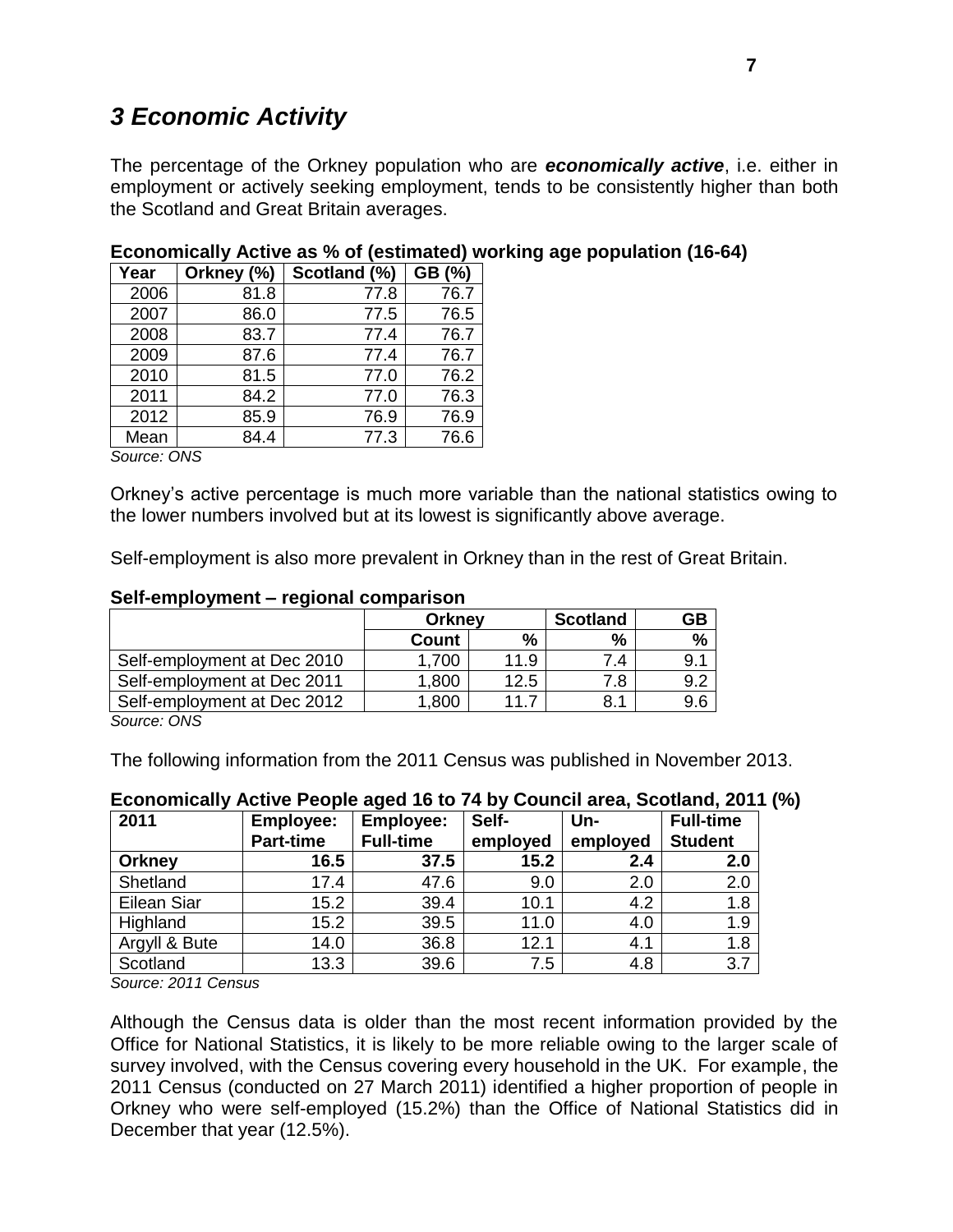However, changes in type of employment during 2011, coupled with Orkney's comparatively small working population, could easily account for this difference in the statistics. It should also be noted that the Office for National Statistics' data covers an age range of 16 to 64 years, whereas the 2011 Census covers from 16 to 74 years.

### **Workforce Qualifications**

In terms of accredited skills and education at a higher level, figures suggest that the Orkney working-age population lags behind that of Scotland and that of the aggregated Great Britain labour pool.

|                      | <b>Orkney</b> |      | <b>Scotland</b> | <b>GB</b> |
|----------------------|---------------|------|-----------------|-----------|
|                      | number        | (%)  | (%)             | (%)       |
| NVQ4 and above       | 3,200         | 26.5 | 38.5            | 34.4      |
| NVQ3 and above       | 5,900         | 48.9 | 58.5            | 55.1      |
| NVQ2 and above       | 9,100         | 74.6 | 73.1            | 71.8      |
| NVQ1 and above       | 10,200        | 84.0 | 83.2            | 84.0      |
| Other qualifications | 1,000         | 7.9  | 6.1             | 6.3       |
| No qualifications    | 1,000         | 8.1  | 10.7            | 9.7       |

### **Qualifications – People aged 16 to 64, January to December 2012**

*Source: ONS*

Notes: NVQ is known as SVQ in Scotland.

In vocational terms NVQ 4 indicates management skills; and in academic terms, NVQ 4 or above indicates HND, etc. or above (Scottish Credit and Qualifications Framework level 8 and above).

The following information from the 2011 Census was published in November 2013.

**Highest Level of Qualification of People aged 16 and over by Council area, Scotland, 2011 (%)**

| 2011          | <b>No</b>             | <b>Census</b> | <b>Census</b> | <b>Census</b> | <b>Census</b> |  |
|---------------|-----------------------|---------------|---------------|---------------|---------------|--|
|               | <b>Qualifications</b> | Level 1       | Level 2       | Level 3       | Level 4       |  |
| <b>Orkney</b> | 28.2                  | 22.5          | 14.7          | 8.1           | 26.5          |  |
| Shetland      | 23.7                  | 26.3          | 14.4          | 9.0           | 26.6          |  |
| Eilean Siar   | 30.0                  | 20.6          | 13.7          | 9.3           | 26.4          |  |
| Highland      | 25.5                  | 24.5          | 14.4          | 9.2           | 26.4          |  |
| Argyll & Bute | 24.7                  | 22.8          | 14.8          | 8.8           | 28.9          |  |
| Scotland      | 26.8                  | 23.1          | 14.3          | 9.7           | 26.1          |  |

*Source: 2011 Census*

Notes: Census Level 1 qualifications are at a Standard Grade/SVQ 1 or 2 equivalency; Census Level 2 qualifications are at a Higher Grade/SVQ 3 equivalency; Census Level 3 qualifications are at a HNC/HND/SVQ 4 equivalency; and Census Level 4 qualifications are at Degree/SVQ 5 and above.

It is unfortunate that the data sets used by the Office for National Statistics and the 2011 Census are not directly comparable, but the Census information indicates that Orkney is slightly above the Scottish average attainment in terms of the highest level qualifications (Degree/SVQ 5 and above). Again, the 2011 Census figures include information about those aged 65 and over, whereas those from the Office for National Statistics do not.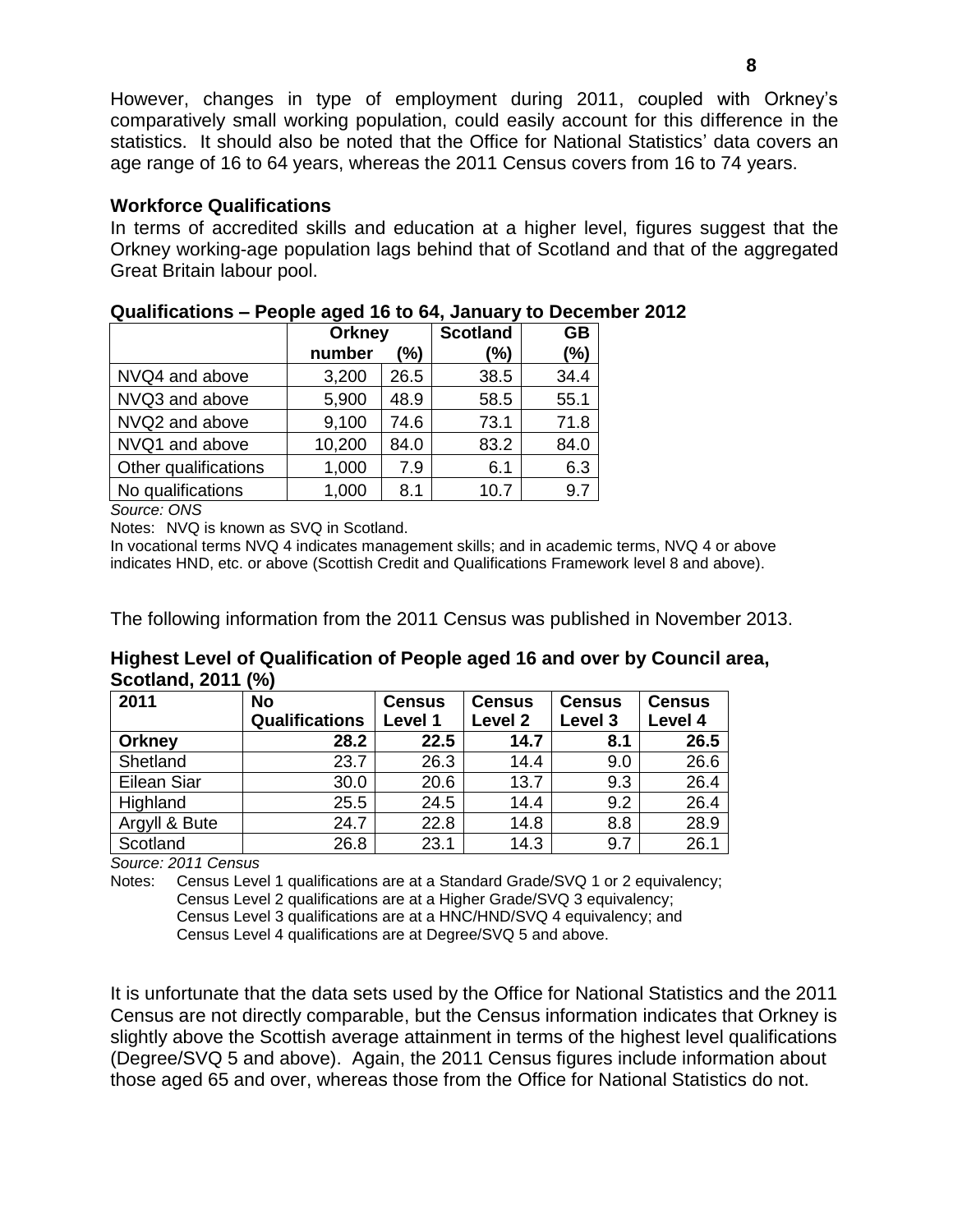### **Working Hours**

The following information from the 2011 Census was published in November 2013.

| <b>UUUUUUU</b> , LUTT | 7 V J    |          |          |          |          |        |
|-----------------------|----------|----------|----------|----------|----------|--------|
| 2011                  | 15 hours | 16 to 30 | 31 to 37 | 38 to 48 | 49 to 59 | $60 +$ |
|                       | or less  | hours    | hours    | hours    | hours    | hours  |
| <b>Orkney</b>         | 8.8      | 22.0     | 18.7     | 33.1     | 6.7      | 10.8   |
| Shetland              | 8.1      | 19.6     | 20.9     | 36.1     | 7.7      | 7.6    |
| Eilean Siar           | 6.0      | 22.4     | 21.4     | 35.6     | 6.0      | 8.7    |
| Highland              | 7.2      | 21.4     | 17.8     | 37.9     | 7.7      | 8.1    |
| Argyll & Bute         | 7.2      | 21.0     | 18.5     | 37.0     | 8.0      | 8.3    |
| Scotland              | 7.0      | 21.0     | 21.2     | 39.1     | 6.7      | 5.0    |

### **Hours worked per week by employed people aged 16 to 74 by Council area, Scotland, 2011 (%)**

*Source: 2011 Census*

The proportion of working people in Orkney who work for 60 hours or more per week is the highest in Scotland, and is indicative of an economy which is so dependent on farming (Moray has the next highest rate at 9.7%, followed by Aberdeenshire at 9.4%).

### **Enterprises**

Reliable and inclusive data on business churn is not available. However an enterprise birth and death rate is available in respect of what is termed 'Active Registered Enterprises', i.e. those which had either turnover or employment at any time during the reference period and were registered with Her Majesty's Revenue and Customs (HMRC) for VAT and/or PAYE.

### **Active Registered Enterprises – Orkney**

| <b>Enterprise</b><br><b>Births/deaths</b> | 2004 | 2005 | 2006 | 2007 | 2008 | 2009 | 2010 | 2011 | totals<br>2004-11 |
|-------------------------------------------|------|------|------|------|------|------|------|------|-------------------|
| business births                           | 75   | 90   | 60   | 65   | 55   | 65   | 50   |      | 530               |
| business deaths                           | 60   | 50   | 65   | 55   | 60   |      | 55   | 65   | 480               |

*Source: ONS*

At the date of publication, data in respect of 2012 was not still available, but in March 2013 the Committee of Scottish Bankers (CSB) reported 77 new business starts in Orkney during 2012 and CSB data is usually fairly indicative of HMRC numbers. The availability of new business start-up grant funding via Orkney Islands Council's Business Gateway service, which commenced in April 2011, has contributed to the higher business birth rates in 2011 and 2012, with 34 new businesses supported in the two year period to end March 2013.

The Scottish Government's 'Businesses in Scotland 2013' report provides a data set which offers a broader snapshot of Orkney's business base. This shows the estimated total enterprises, registered for VAT and/or PAYE, operating in Orkney at March 2013.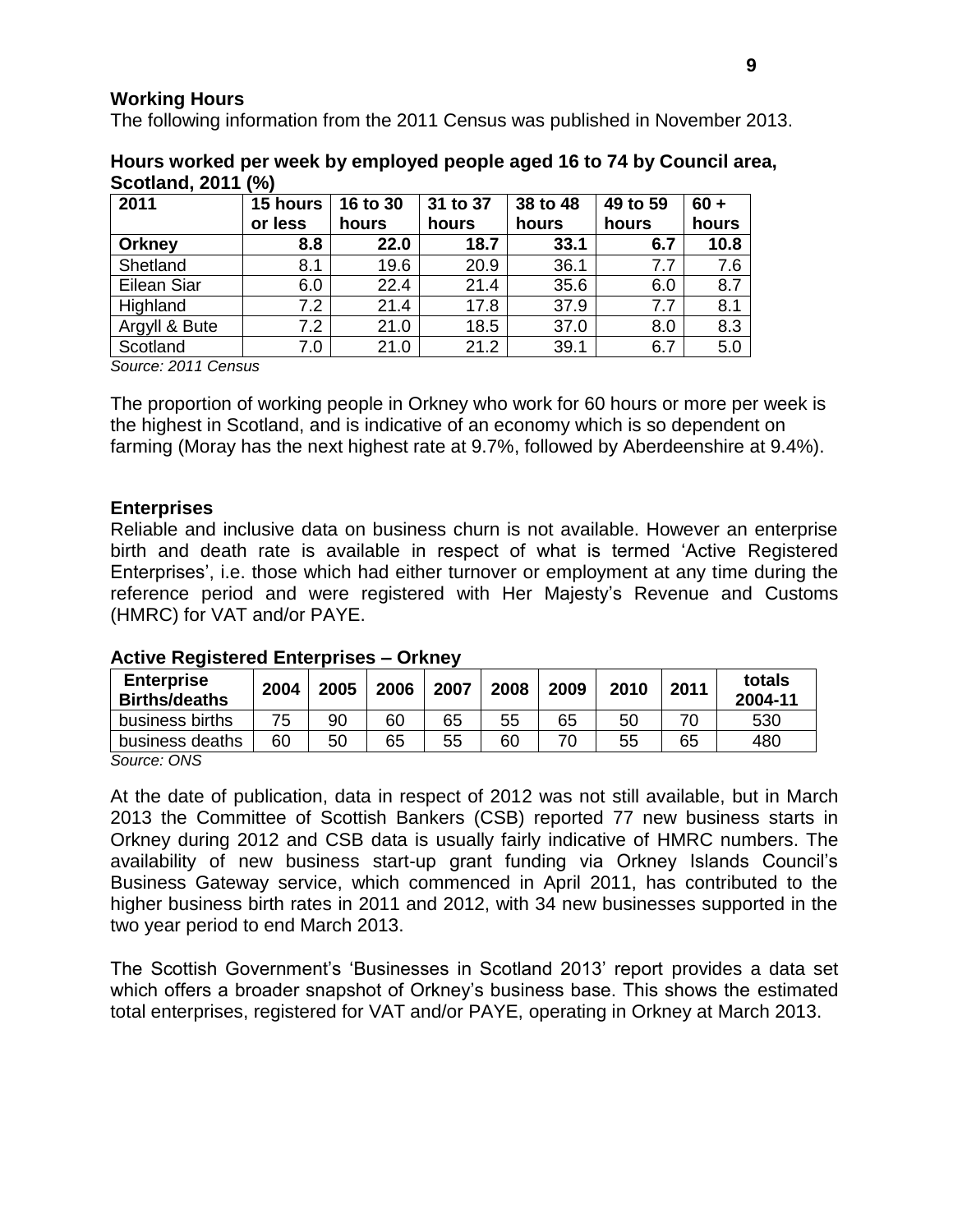The estimated 1,505 enterprises operate in the following sectors (Standard Industrial Classification, 2007). **Number** 

| <b>Active Orkney Enterprises, March 2013</b>                      | Number   |
|-------------------------------------------------------------------|----------|
|                                                                   |          |
| Agriculture, forestry & fishing                                   | 690      |
| Mining & quarrying                                                | 5        |
| Manufacturing                                                     | 50       |
| Electricity, gas, steam & air conditioning supply                 | 20       |
| Water supply, sewerage, waste management & remediation activities | $\Omega$ |
| Construction                                                      | 130      |
| Wholesale & retail trade and Repair of motor vehicles             | 175      |
| Transportation & storage                                          | 50       |
| Accommodation & food services                                     | 85       |
| Information & communication                                       | 15       |
| Financial & insurance services                                    | 10       |
| Real estate activities                                            | 10       |
| Professional, scientific & technical activities                   | 90       |
| Administration & support services                                 | 70       |
| Education                                                         | 5        |
| Human health & social work                                        | 30       |
| Arts, entertainment and recreation                                | 30       |
| Other service activities                                          | 40       |
| Total                                                             | 1,505    |

\* rounded to nearest 5

*Source: Businesses In Scotland 2013*

However, there is a substantial number of enterprises in Orkney which have no employees and are therefore not included.

Owing to the irregularity of reporting and the very small number of Orkney businesses sampled, the reporting of productivity (or Gross Value Added (GVA)) by government statistics agencies has traditionally been unreliable. Nevertheless, an indication of trends and comparisons with other areas is provided by the Office for National Statistics, with the most recent data being in respect of 2011.

| Regional Gross Value Added (GVA<1,2>)                                 |                                                     |        |        |        | £ per head (at current basic prices) |        |        |        |  |  |
|-----------------------------------------------------------------------|-----------------------------------------------------|--------|--------|--------|--------------------------------------|--------|--------|--------|--|--|
|                                                                       | 1997                                                | 1999   | 2001   | 2003   | 2005                                 | 2007   | 2009   | 2011   |  |  |
| <b>UK</b>                                                             | 12,777                                              | 14,033 | 15,320 | 16,991 | 18,682                               | 20,643 | 20,472 | 21,368 |  |  |
| Scotland                                                              | 12,177                                              | 13,125 | 14,179 | 15,798 | 17,557                               | 19,653 | 19,789 | 20,571 |  |  |
| H & I Region                                                          | 9,023                                               | 10,143 | 11,135 | 12,653 | 14,040                               | 15,755 | 15,833 | 16,893 |  |  |
| C, S, R&C <sup>1</sup>                                                | 9,026                                               | 9,157  | 10,276 | 11,840 | 12,234                               | 15,089 | 14,240 | 14,843 |  |  |
| I, M, B&S <sup>2</sup>                                                | 7,932                                               | 9,812  | 11,676 | 13,589 | 15,106                               | 16,534 | 16,526 | 17,780 |  |  |
| L, S, A&B <sup>3</sup>                                                | 9,557                                               | 10,098 | 10,826 | 11,344 | 12,584                               | 13,985 | 15,034 | 15,932 |  |  |
| Eilean Siar                                                           | 9,264                                               | 11,555 | 10,130 | 12,460 | 13,935                               | 15,590 | 15,298 | 14,951 |  |  |
| <b>Orkney</b>                                                         | 11,507                                              | 11,126 | 10,445 | 11,315 | 14,253                               | 15,509 | 16,664 | 16,482 |  |  |
| Shetland                                                              | 12,521                                              | 14,260 | 13,505 | 15,841 | 19,521                               | 20,701 | 20,277 | 24,819 |  |  |
|                                                                       | <sup>1</sup> Caithness, Sutherland, Ross & Cromarty |        |        |        |                                      |        |        |        |  |  |
| <sup>2</sup> Inverness, Nairn & Moray, Badenoch & Strathspey          |                                                     |        |        |        |                                      |        |        |        |  |  |
| <sup>3</sup> Lochaber, Skye & Lochalsh, Arran, Cumbrae, Argyll & Bute |                                                     |        |        |        |                                      |        |        |        |  |  |

*Source: ONS*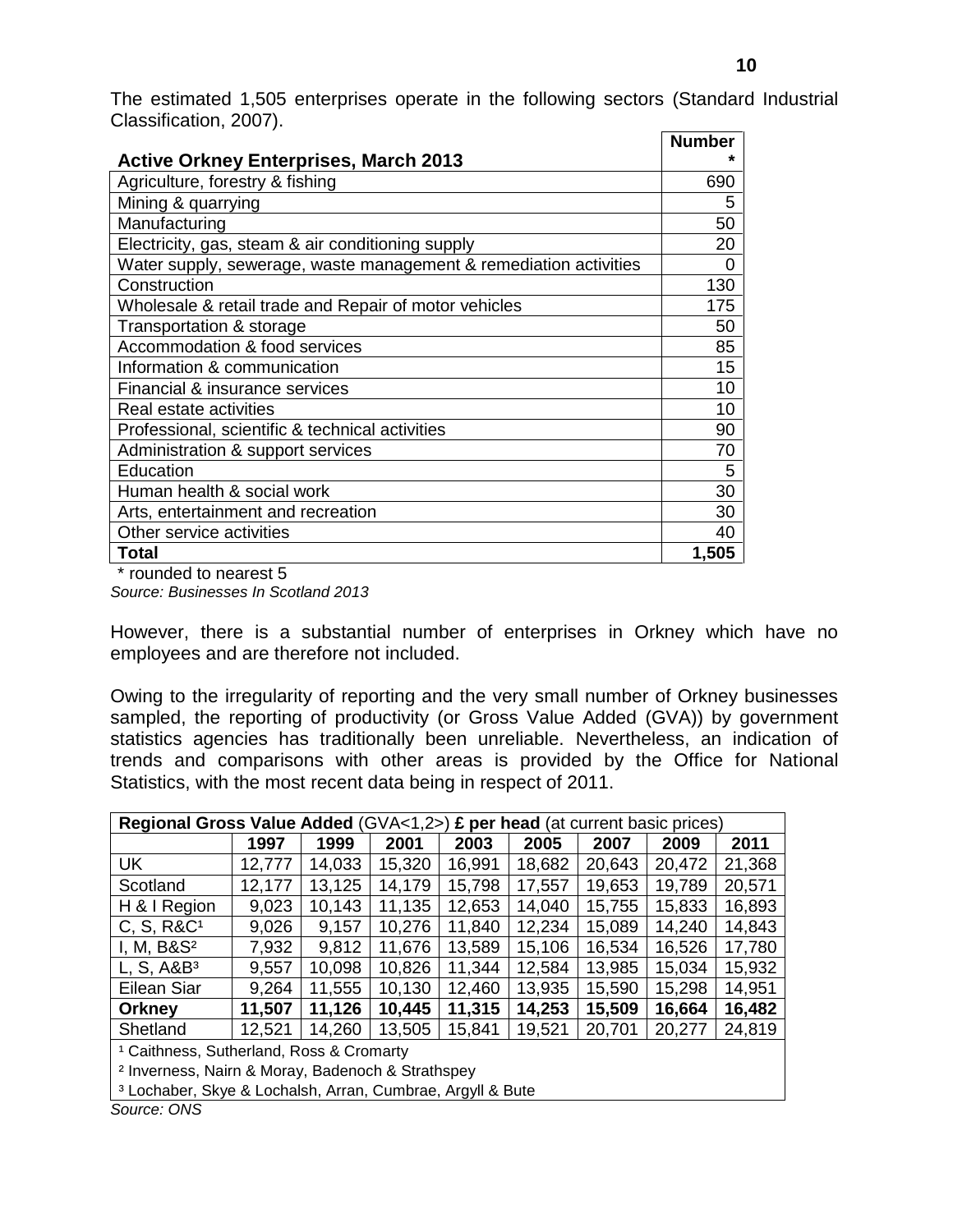The drop in GVA in Orkney between 2009 and 2011 is most noticeable when considered in view of the 22.4% increase in productivity in Shetland over the same period, which is likely to be attributable, at least in part, to recent developments in the North Sea oil industry.

In terms of household income, the following table can provide an indication of changing household wealth between 1997 and 2011. Gross Disposable Household Income (GDHI) is money left after expenditure associated with income, for example: taxes and social contributions; property ownership; and provision for future pension income. It is calculated gross of any deductions for capital consumption.

| Regional Gross Disposable Household Income (GDHI<1>) £ per head       |                           |        |        |        |        |        |        |        |  |  |  |
|-----------------------------------------------------------------------|---------------------------|--------|--------|--------|--------|--------|--------|--------|--|--|--|
|                                                                       | (at current basic prices) |        |        |        |        |        |        |        |  |  |  |
|                                                                       | 1997                      | 1999   | 2001   | 2003   | 2005   | 2007   | 2009   | 2011   |  |  |  |
| UK                                                                    | 9,743                     | 10,541 | 11,762 | 12,653 | 13,426 | 14,305 | 15,109 | 16,034 |  |  |  |
| Scotland                                                              | 9,212                     | 9,771  | 10,916 | 11,798 | 12,672 | 13,734 | 14,691 | 15,654 |  |  |  |
| H & I Region                                                          | 8,330                     | 8,670  | 9,625  | 10,535 | 11,546 | 12,807 | 14,504 | 16,239 |  |  |  |
| C, S, R&C <sup>1</sup>                                                | 9,044                     | 9,865  | 10,570 | 11,658 | 12,373 | 13,335 | 14,842 | 16,049 |  |  |  |
| I, M, B&S <sup>2</sup>                                                | 8,140                     | 8,590  | 9,372  | 10,164 | 11,273 | 12,792 | 14,204 | 16,530 |  |  |  |
| L, S, A&B <sup>3</sup>                                                | 7,985                     | 7,759  | 9,212  | 10,264 | 11,358 | 12,423 | 14,424 | 15,460 |  |  |  |
| Eilean Siar                                                           | 8,522                     | 8,688  | 9,472  | 10,481 | 11,157 | 11,726 | 13,561 | 15,084 |  |  |  |
| Orkney                                                                | 7,424                     | 8,464  | 8,822  | 9,753  | 10,947 | 12,892 | 15,629 | 17,973 |  |  |  |
| Shetland                                                              | 9,067                     | 8,834  | 10,641 | 10,967 | 12,257 | 13,772 | 16,081 | 17,933 |  |  |  |
| <sup>1</sup> Caithness, Sutherland, Ross & Cromarty                   |                           |        |        |        |        |        |        |        |  |  |  |
| <sup>2</sup> Inverness, Nairn & Moray, Badenoch & Strathspey          |                           |        |        |        |        |        |        |        |  |  |  |
| <sup>3</sup> Lochaber, Skye & Lochalsh, Arran, Cumbrae, Argyll & Bute |                           |        |        |        |        |        |        |        |  |  |  |

*Source: ONS*

Orkney is noticeable in having the highest GDHI figures in 2011 of those areas surveyed, slightly higher than Shetland, which had the highest figure in 2009.

There are fairly wide variations in the extent of increase in the various areas over the years with, it appears, Orkney's GDHI displaying increases well above the regional and national averages.

| GDHI(£)                                                               | % increase | % increase | % increase |  |  |  |  |
|-----------------------------------------------------------------------|------------|------------|------------|--|--|--|--|
|                                                                       | 1997-2011  | 2005-2011  | 2009-2011  |  |  |  |  |
| <b>UK</b>                                                             | 64.6       | 19.4       | 6.1        |  |  |  |  |
| Scotland                                                              | 69.9       | 23.5       | 6.5        |  |  |  |  |
| H & I Region                                                          | 94.9       | 40.6       | 12.0       |  |  |  |  |
| C, S, R&C <sup>1</sup>                                                | 77.5       | 29.7       | 8.1        |  |  |  |  |
| I, M, $B&S2$                                                          | 103.1      | 46.6       | 16.4       |  |  |  |  |
| L, S, A&B <sup>3</sup>                                                | 93.6       | 36.1       | 7.2        |  |  |  |  |
| Eilean Siar                                                           | 77.0       | 35.2       | 11.2       |  |  |  |  |
| Orkney                                                                | 142.1      | 64.2       | 15.0       |  |  |  |  |
| Shetland                                                              | 97.8       | 46.3       | 11.5       |  |  |  |  |
| <sup>1</sup> Caithness, Sutherland, Ross & Cromarty                   |            |            |            |  |  |  |  |
| <sup>2</sup> Inverness, Nairn & Moray, Badenoch & Strathspey          |            |            |            |  |  |  |  |
| <sup>3</sup> Lochaber, Skye & Lochalsh, Arran, Cumbrae, Argyll & Bute |            |            |            |  |  |  |  |

*Source: ONS*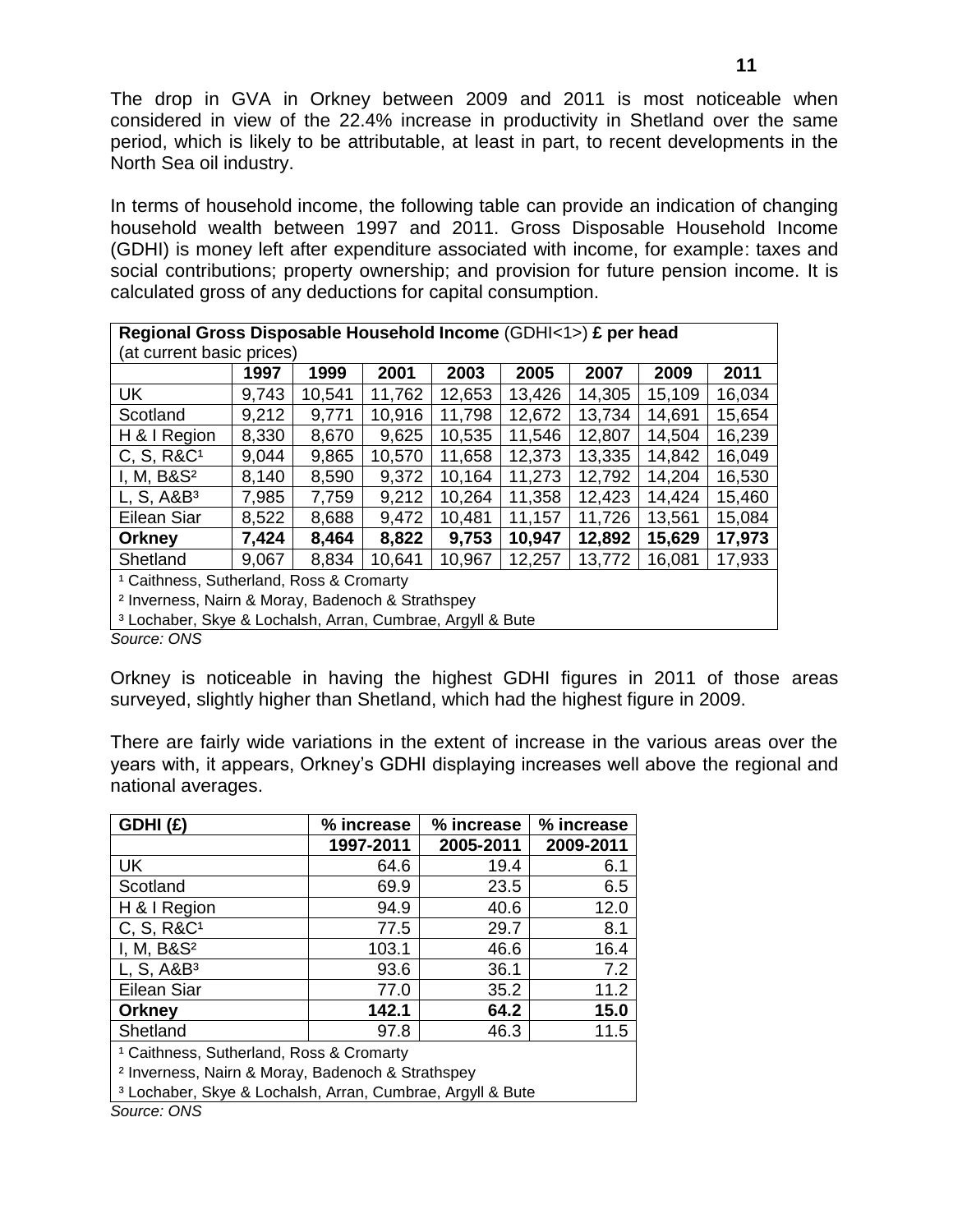It is not possible to establish the reasons for this but Orkney and the wider Inverness/Moray area demonstrate the greatest increases and both have strong agricultural economies. Over the period 2007-2012, whilst livestock market prices were, overall, increasing, borrowing costs were reducing and stabilising.

| <b>Period averages</b> | <b>B</b> of E base rate | Euro/£ |
|------------------------|-------------------------|--------|
| 2007                   | 5.51                    | 1.46   |
| 2008                   | 4.68                    | 1.26   |
| 2009                   | 0.64                    | 1.12   |
| 2010                   | 0.50                    | 1.17   |
| 2011                   | 0.50                    | 1.15   |
| 2012                   | 0.50                    | 1.23   |

During the same period, the construction sector in Orkney was, overall, also healthy, partly as a result of the Council's Schools Investment Programme. Nevertheless, the possible explanations are purely speculative and the income statistics also come with the usual health warning with regard to risk of error due to small sample sizes.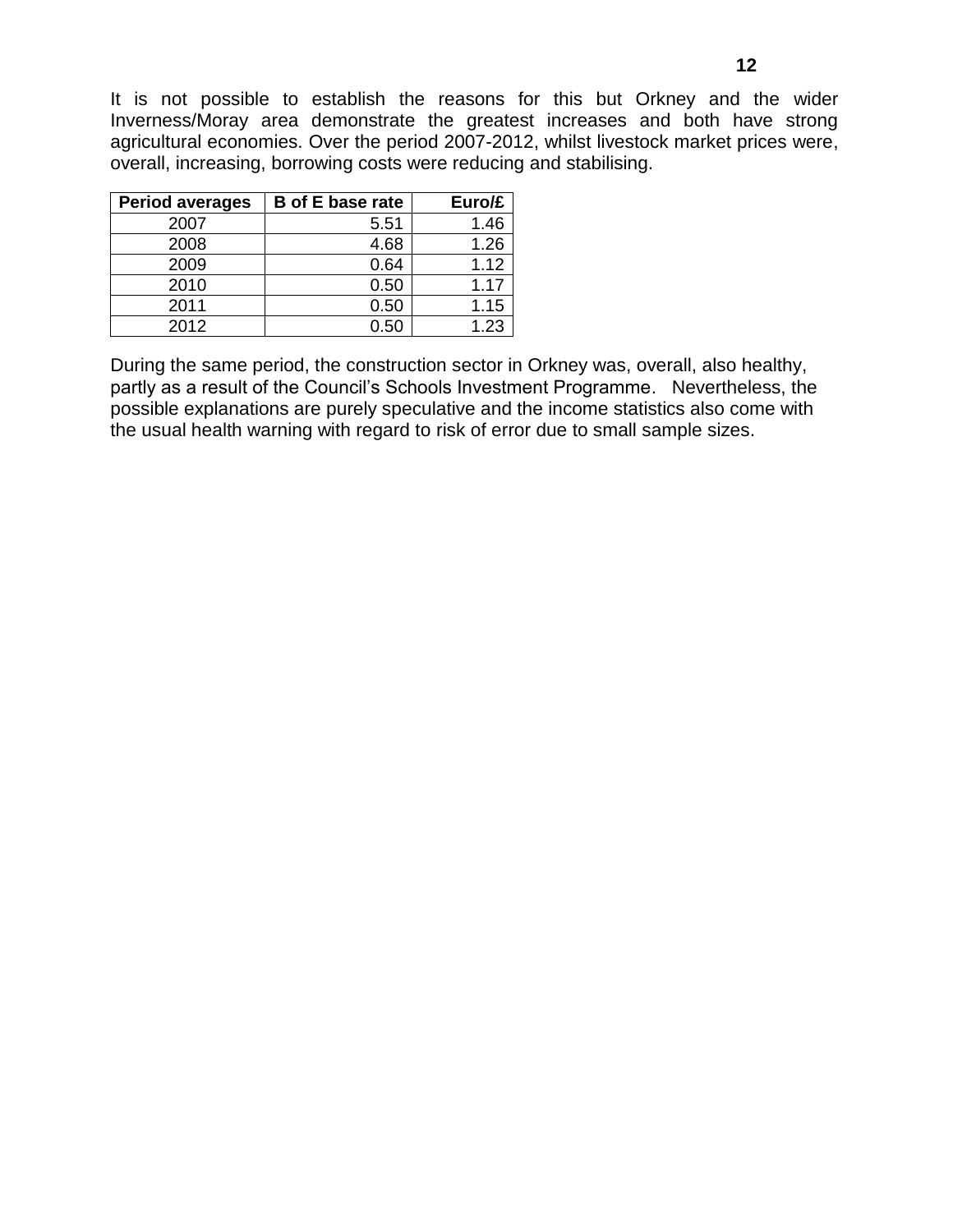# <span id="page-13-0"></span>*4 Agriculture*

Livestock values returned at Orkney Auction Mart rose significantly during 2009 and cattle prices have since further increased.

|                |                               |        |        | $\tilde{\phantom{a}}$ | . .    |        |        |        |        |
|----------------|-------------------------------|--------|--------|-----------------------|--------|--------|--------|--------|--------|
|                |                               | 2005   | 2006   | 2007                  | 2008   | 2009   | 2010   | 2011   | 2012   |
| <b>Cattle</b>  |                               | p/kg   | p/kg   | p/kg                  | p/kg   | p/kg   | p/kg   | p/kg   | p/kg   |
|                | May                           | 135.14 | 128.01 | 137.70                | 147.92 | 190.16 | 193.24 | 190.67 | 210.11 |
| <b>Steers</b>  | Mid Sept                      | 110.29 | 136.16 | 121.50                | 160.00 | 175.55 | 162.66 | 185.89 | 185.89 |
|                |                               |        |        |                       |        |        |        |        |        |
|                | May                           | 125.69 | 121.80 | 132.90                | 140.36 | 176.73 | 177.46 | 181.22 | 199.18 |
| <b>Heifers</b> | Mid Sept                      | 103.09 | 125.36 | 116.00                | 156.00 | 169.15 | 153.26 | 177.63 | 187.32 |
|                |                               |        |        |                       |        |        |        |        |        |
| Lambs          | October                       | 87.63  | 98.21  | 72.00                 | 109.10 | 137.00 | 144.84 | 165.95 | 136.90 |
|                | Course Online: Augustine Mart |        |        |                       |        |        |        |        |        |

#### **Orkney Auction Mart Prices - Average price, pence per kg**

*Source: Orkney Auction Mart*

#### **Livestock Numbers**

Following recovery in 2009 the dairy herd declined again in 2010 and 2011, although it increased again by over 100 (or 2.8%) in 2012.

|                          | 2006    | 2007    | 2008    | 2009    | 2010    | 2011    | 2012    |
|--------------------------|---------|---------|---------|---------|---------|---------|---------|
| Dairy Cows               | 2,920   | 2,612   | 2,504   | 2,660   | 2,558   | 2,557   | 2,689   |
| <b>Other Dairy</b>       | 928     | 1,044   | 1034    | 1,087   | 1,022   | 966     | 936     |
| <b>Total Dairy</b>       | 3,848   | 3,656   | 3,538   | 3,747   | 3,580   | 3,523   | 3,625   |
| <b>Beef Cows</b>         | 28,096  | 27,259  | 26,613  | 25,827  | 26,081  | 26,409  | 26,385  |
| <b>Other Beef cattle</b> | 29,652  | 29,308  | 28,145  | 28,023  | 27,153  | 28,032  | 27,289  |
| <b>Total Beef cattle</b> | 57,748  | 56,567  | 54,758  | 53,850  | 53,234  | 54,441  | 53,674  |
| Other cattle             | 27,803  | 27,042  | 26,986  | 26,068  | 26,722  | 26,792  | 27,986  |
| <b>Total Cattle</b>      | 89,399  | 87,265  | 85,282  | 83,665  | 83,536  | 84,756  | 85,285  |
| <b>Breeding Ewes</b>     | 52,843  | 49,297  | 46,651  | 46,818  | 43,660  | 44,648  | 43,638  |
| Other sheep              |         |         |         |         |         |         |         |
| for breeding             | 9,538   | 10,072  | 9,103   | 8,948   | 10,927  | 10,703  | 10,813  |
| Other sheep              | 78,204  | 71,616  | 68,404  | 65,574  | 65,094  | 66,800  | 65,997  |
| <b>Total Sheep</b>       | 148,826 | 133,634 | 127,977 | 121,370 | 119,681 | 122,151 | 120,448 |

### **Herd/Flock Size in Orkney**

*Source: Scottish Government's Rural and Environment Research and Analysis Directorate (RERAD), agricultural census annually at June*

#### **Livestock Shipments**

The following table shows that livestock shipments through Orkney Islands Council (OIC) ports have increased significantly since 2007, with cattle shipments up by 45% over the period to 2012 and sheep movements up by 207% over the same period. However, as data for the privately-run St Margaret's Hope to Gills Bay ferry service is not published, total livestock shipments from Orkney cannot be accurately ascertained.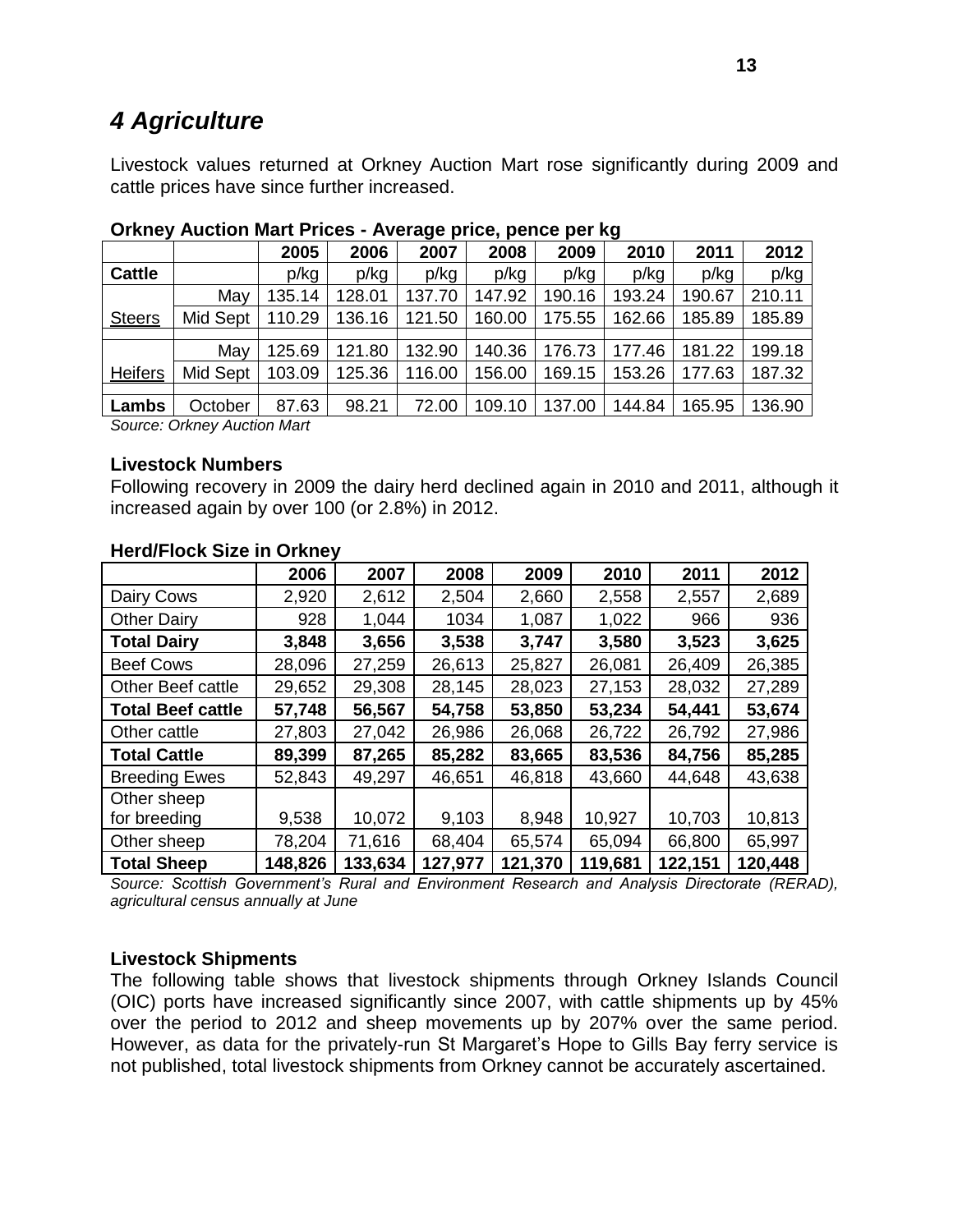|      | Cattle | <b>Sheep</b> |
|------|--------|--------------|
| 1987 | 26,322 | 46,204       |
| 1997 | 18,936 | 54,791       |
| 1999 | 20,660 | 60,390       |
| 2000 | 20,362 | 55,777       |
| 2001 | 16,628 | 39,292       |
| 2002 | 15,784 | 27,625       |
| 2003 | 17,748 | 16,777       |
| 2004 | 17,133 | 13,416       |
| 2005 | 17,169 | 17,202       |
| 2006 | 17,789 | 13,085       |
| 2007 | 17,660 | 14,437       |
| 2008 | 19,250 | 30,342       |
| 2009 | 18,103 | 36,182       |
| 2010 | 17,754 | 31,133       |
| 2011 | 20,659 | 41,332       |
| 2012 | 25,601 | 44,332       |

*Source: OIC Marine Services*

#### **Land Use**

Following a slight increase in 2008, the total land area utilised by agriculture decreased significantly in 2009: the statistics agency believed that this may have been an anomaly caused by changes to data collection and reporting processes, and the subsequent recovery of the reported land use statistics to just above their 2007 levels would appear to bear this out.

#### **Agricultural Land Use in Orkney (hectares)**

| <b>Land Use</b>               | 2005   | 2006   | 2007   | 2008   | 2009   | 2010   | 2011   | 2012   |
|-------------------------------|--------|--------|--------|--------|--------|--------|--------|--------|
| Cereals                       | 4,061  | 4,069  | 4,240  | 4,470  | 4,828  | 4,460  | 4,570  | 4,394  |
| Potatoes                      | 55     | 42     | 36     | 34     | 34     | 32     | 33     | 38     |
| <b>Stockfeeding Crops</b>     | 443    | 523    | 488    | 483    | 440    | 602    | 606    | 694    |
| <b>Other Crops</b>            | 82     | 130    | 157    |        |        | 196    | 217    | 192    |
| <b>Set Aside</b>              | 229    | 263    | 269    | 89     |        |        |        |        |
| <b>Fruit and Horticulture</b> |        |        |        |        |        | 48     |        |        |
| <b>Other Vegetables</b>       | 11     | 12     | 12     | 15     | 17     | 10     | 15     | 14     |
| <b>Bare Fallow</b>            | 221    | 231    | 250    | 258    | 205    | 277    | 275    | 277    |
| Total crops, set              |        |        |        |        |        |        |        |        |
| aside and fallow              | 5,102  | 5,270  | 5,452  | 5,489  | 5,721  | 5,625  | 5,741  | 5,641  |
| Grassland                     | 49,266 | 49,287 | 49,245 | 49,562 | 50,114 | 49,971 | 50,298 | 50,857 |
| Rough Grazing                 | 36,525 | 36,745 | 36,063 | 38,451 | 27,239 | 27,245 | 30,548 | 32,620 |
| Woodland                      | 126    | 320    | 134    | 128    | 60     | 80     | 82     | 79     |
| <b>Other Land</b>             | 1,344  | 1,310  | 1,175  | 1,331  | 596    | 798    | 1,038  | 1,006  |
| Common Grazing*               |        |        |        |        |        | 2,198  | 2,277  | 2,278  |
| <b>Total Land</b>             | 92,363 | 92,932 | 92,068 | 94,960 | 83,533 | 85,917 | 89,984 | 92,481 |

*Source: RERAD*

Note: Totals may not always tally due to changes in reporting methods. \* - Not previously reported.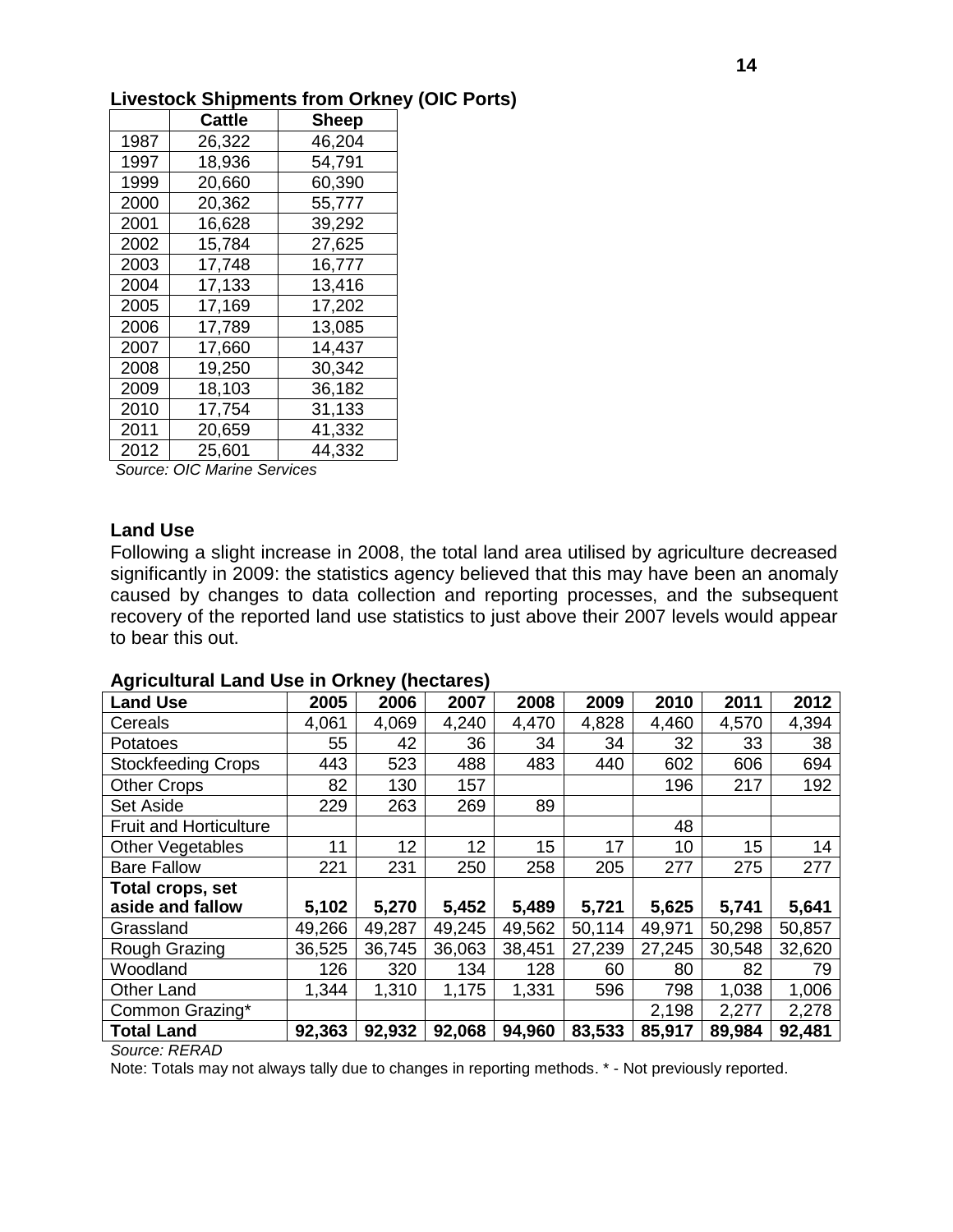#### **Milk Production**

Milk production has fallen since 2009-10: two dairy farms withdrew from the market during 2010-11 resulting in the loss of almost 1 million litres of production. To date, the unused quota has not been taken up by the remaining producers.

90% of all Orkney milk production goes towards the manufacture of Orkney Cheddar, produced by the Orkney Cheese Company Ltd.

| <b>Orkney Milk Production (000's litres)</b> |  |                       |  |  |
|----------------------------------------------|--|-----------------------|--|--|
| Voor                                         |  | $\overline{ }$ Litros |  |  |

| ı eal   | LIUUS  |  |
|---------|--------|--|
| 2001-02 | 14,888 |  |
| 2002-03 | 14,984 |  |
| 2003-04 | 15,221 |  |
| 2004-05 | 15,160 |  |
| 2005-06 | 15,490 |  |
| 2006-07 | 15,334 |  |
| 2007-08 | 15,576 |  |
| 2008-09 | 15,724 |  |
| 2009-10 | 16,047 |  |
| 2010-11 | 15,166 |  |
| 2011-12 | 15,177 |  |
| 2012-13 | 14,605 |  |

### **Employment in Agriculture**

Total employment in agriculture in 2012 decreased by 8.3% on 2011 figures but was higher than in 2010 and, with a total of 1,821 people having a direct economic interest in farming, the agriculture industry remains the most significant employer in Orkney outwith the public sector.

#### **Agricultural Employment in Orkney**

| 2006  | 2007  | 2008  | 2009  | 2010  | 2011  | 2012  |
|-------|-------|-------|-------|-------|-------|-------|
| 435   | 416   | 392   | 395   | 399   | 397   | 389   |
| 157   | 159   | 154   | 163   | 174   | 159   | 170   |
| 403   | 401   | 406   | 405   | 422   | 436   | 437   |
| 995   | 976   | 952   | 963   | 995   | 992   | 996   |
|       |       |       |       |       |       |       |
| 115   | 108   | 101   | 87    | 99    | 88    | 81    |
| 127   | 115   | 122   | 112   | 107   | 106   | 121   |
| 346   | 341   | 335   | 358   | 336   | 331   | 338   |
| 588   | 564   | 558   | 557   | 542   | 525   | 540   |
|       |       |       |       |       |       |       |
| 264   | 254   | 238   | 238   | 169   | 253   | 158   |
| 169   | 153   | 145   | 154   | 102   | 157   | 124   |
| 81    | 73    | 58    | 59    | 39    | 59    | 53    |
| 514   | 480   | 441   | 451   | 258   | 469   | 285   |
|       |       |       |       |       |       |       |
| 2,097 | 2,020 | 1,951 | 1,971 | 1,795 | 1,986 | 1,821 |
|       |       |       |       |       |       |       |
| 1,967 | 1,969 | 1,993 | 1,998 | 2,002 | 2,006 | 2,012 |
|       |       |       |       |       |       |       |

*Source: RERAD*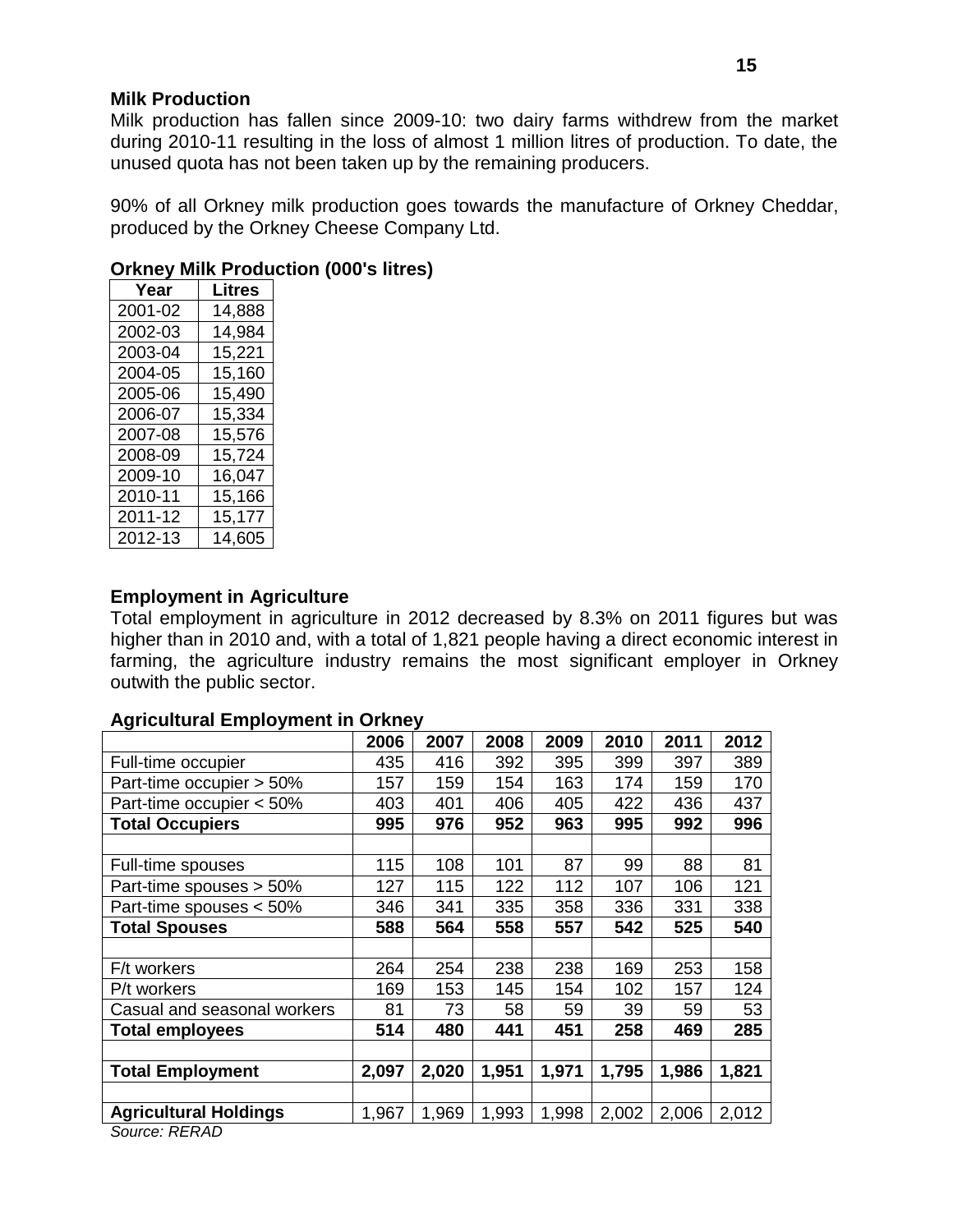The total number of agricultural holdings has continued its upward trend and this, when considered alongside other evident trends, reinforces the belief that the apparent drop in agricultural land is due to changes in statistical procedures, and that the land area associated with agriculture in Orkney remains relatively constant.

### **CAP Subsidies**

The total of all subsidy payments received by Orkney farmers during recent years under the EU Common Agricultural Policy (CAP) support schemes is set out in the following table. Fluctuations may be due, in part, to currency exchange rate movements and changes in eligibility for dedicated schemes, although the significant reduction in the number of recipients in 2012 is notable.

| <b>Orkney</b>       | <b>Number of</b><br><b>Recipients</b> | <b>Payments</b><br>(£000s) |
|---------------------|---------------------------------------|----------------------------|
| All schemes 2004-05 | 798                                   | 16,382                     |
| All schemes 2005-06 | 795                                   | 16,115                     |
| All schemes 2006-07 | 841                                   | 19,586                     |
| All schemes 2007-08 | 1,058                                 | 17,926                     |
| All schemes 2008-09 | 808                                   | 19,876                     |
| All schemes 2009*   | 792                                   | 20,172                     |
| All schemes 2010*   | 782                                   | 20,331                     |
| All schemes 2011*   | 755                                   | 20,309                     |
| All schemes 2012*   | 607                                   | 19,484                     |

**CAP subsidy payments** (excludes payments made in respect of Rural Priorities Contracts)

Note: \* figures for calendar rather than financial year as previously reported. *Source: Scottish Government Rural Payments and Inspections Directorate*

At just under £19.5 million in 2012, subsidies are critical to the viability of Orkney farming and the future success of Orkney agriculture may be dependent upon the continued entitlement to these payments at the current levels. However, a new CAP structure will shortly be introduced across the European Union and it would appear likely that direct support to Orkney farming via several of the major CAP schemes will decrease thereafter.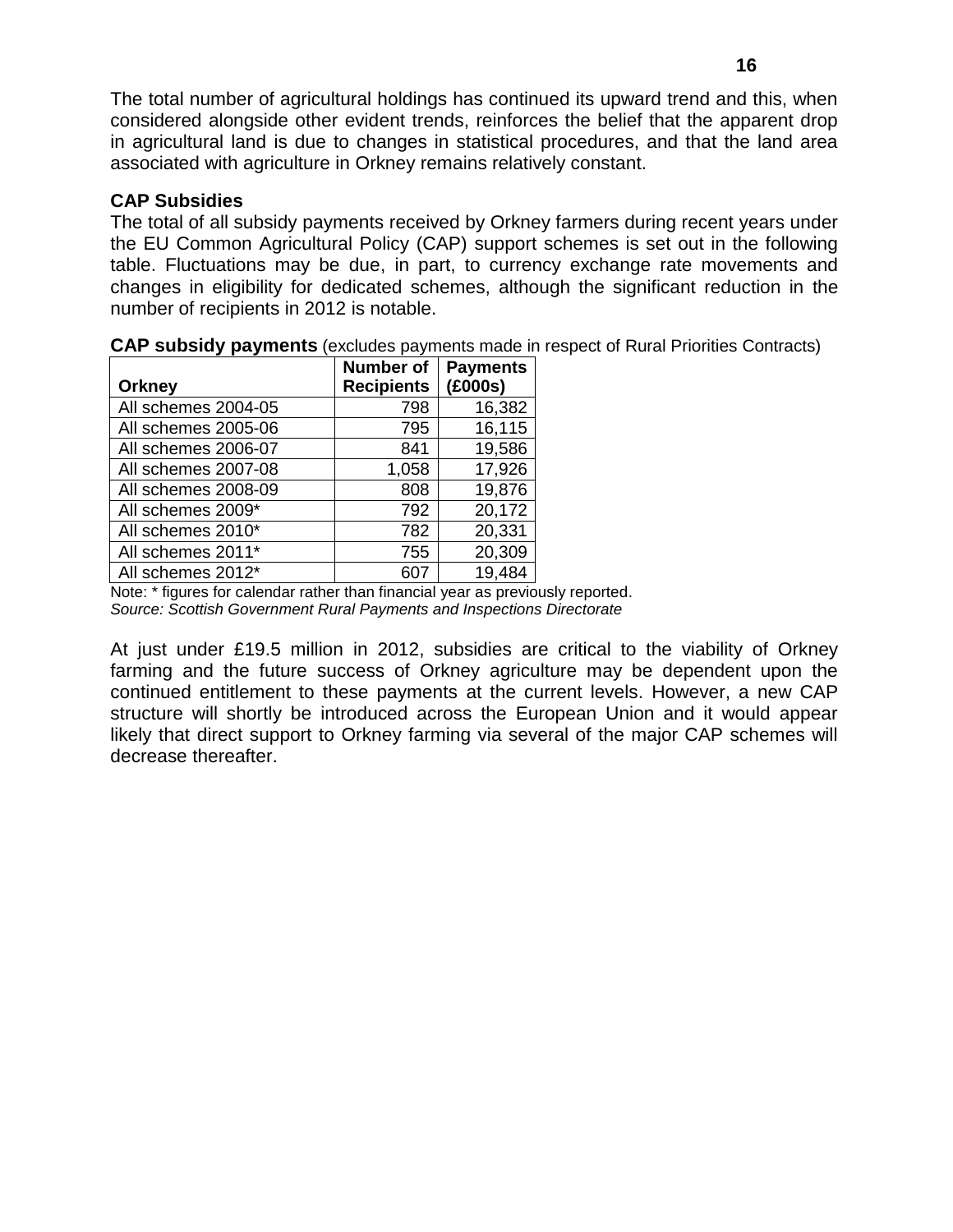# <span id="page-17-0"></span>*5 Fishing*

The size and make-up of the fleet remained relatively unchanged between 2006 and 2011, although 2012 saw a reduction of 10 vessels.

| <b>Vessels</b>       | 2006 | 2007 | 2008 | 2009 | 2010 | 2011 | 2012 |
|----------------------|------|------|------|------|------|------|------|
| 10 metres & under    | 111  | 115  | 109  | 110  | 105  | 109  | 102  |
| $>10$ <15 metres     | 31   | 29   | 30   | 31   | 33   | 34   | 32   |
| $15 < 18$ metres     | 5    | 4    | 4    | 4    | 4    |      | 3    |
| $18 < 25$ metres     |      | 4    |      |      |      |      |      |
| $25 < 35$ metres     | 5    | 5    | 5    | 5    | 5    | 5    | 3    |
| $35 < 50$ metres     | 0    | 1    |      |      |      |      |      |
| <b>Total Vessels</b> | 153  | 155  | 150  | 152  | 149  | 152  | 142  |

# **Orkney Fishing Fleet**

*Source: Marine Scotland Science*

Comparisons with the fishing fleets in Shetland and Eilean Siar are made below.

| <b>Vessels at Dec 2012</b> | <b>Orkney</b> | <b>Shetland</b> | <b>Eilean Siar</b> |
|----------------------------|---------------|-----------------|--------------------|
| 10 metres & under          | 102           | 135             | 169                |
| $>10-12$ metres            | 23            | 5               |                    |
| $>12-15$ metres            | 9             |                 |                    |
| $>15-24$ metres            | 4             | 16              | 21                 |
| $>24-40$ metres            | 4             | 9               |                    |
| Over 40 metres             |               | 8               |                    |
| <b>Total Vessels</b>       | 142           | 177             | 215                |

*Source: Marine Scotland Science*

#### **Employment**

Regular employment in the Orkney fishing industry in 2012 was down by 9.6% on the previous year whilst partial employment rose by 3.5%.

#### **Orkney Fishermen Employed**

| Year | Total | <b>Regularly</b> | <b>Partially</b> | Year | Total | <b>Regularly</b> | <b>Partially</b> |
|------|-------|------------------|------------------|------|-------|------------------|------------------|
| 2001 | 345   | 270              | 75               | 2007 | 390   | 317              |                  |
| 2002 | 329   | 243              | 86               | 2008 | 330   | 287              | 43               |
| 2003 | 336   | 245              | 91               | 2009 | 421   | 275              | 146              |
| 2004 | 343   | 305              | 38               | 2010 | 409   | 277              | 132              |
| 2005 | 335   | 284              | 51               | 2011 | 373   | 260              | 113              |
| 2006 | 342   | 288              | 54               | 2012 | 354   | 235              | 119              |

*Source: Marine Scotland Science*

Note: Figures relate to those employed on vessels which submit landing declarations to Marine Scotland.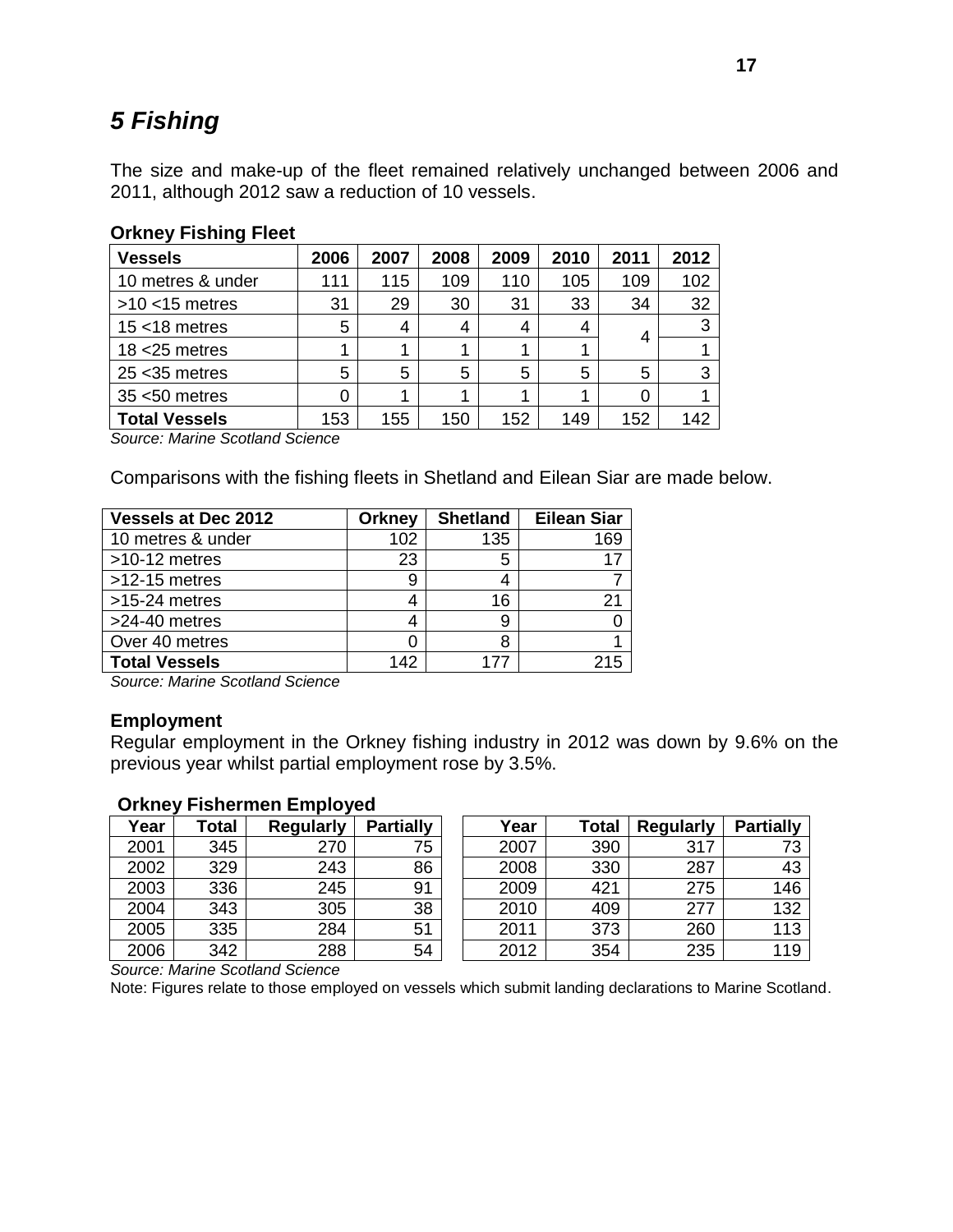Alongwith reduction in fleet size, the volume and value of landings of demersal and pelagic fish fell considerably in 2012.

| Year | <b>Live Weight (Tonnes)</b> | £ (000's) |
|------|-----------------------------|-----------|
| 2002 | 9,124                       | 7,048     |
| 2003 | 4,596                       | 4,287     |
| 2004 | 5,189                       | 4,542     |
| 2005 | 6,061                       | 5,937     |
| 2006 | 6,405                       | 8,296     |
| 2007 | 6,356                       | 8,863     |
| 2008 | 7,942                       | 9,844     |
| 2009 | 7,829                       | 9,913     |
| 2010 | 7,073                       | 10,056    |
| 2011 | 6,870                       | 9,220     |
| 2012 | 5,280                       | 7,220     |

# **Pelagic/Demersal landings by Orkney Vessels**

*Source: Scottish Sea Fisheries Statistics*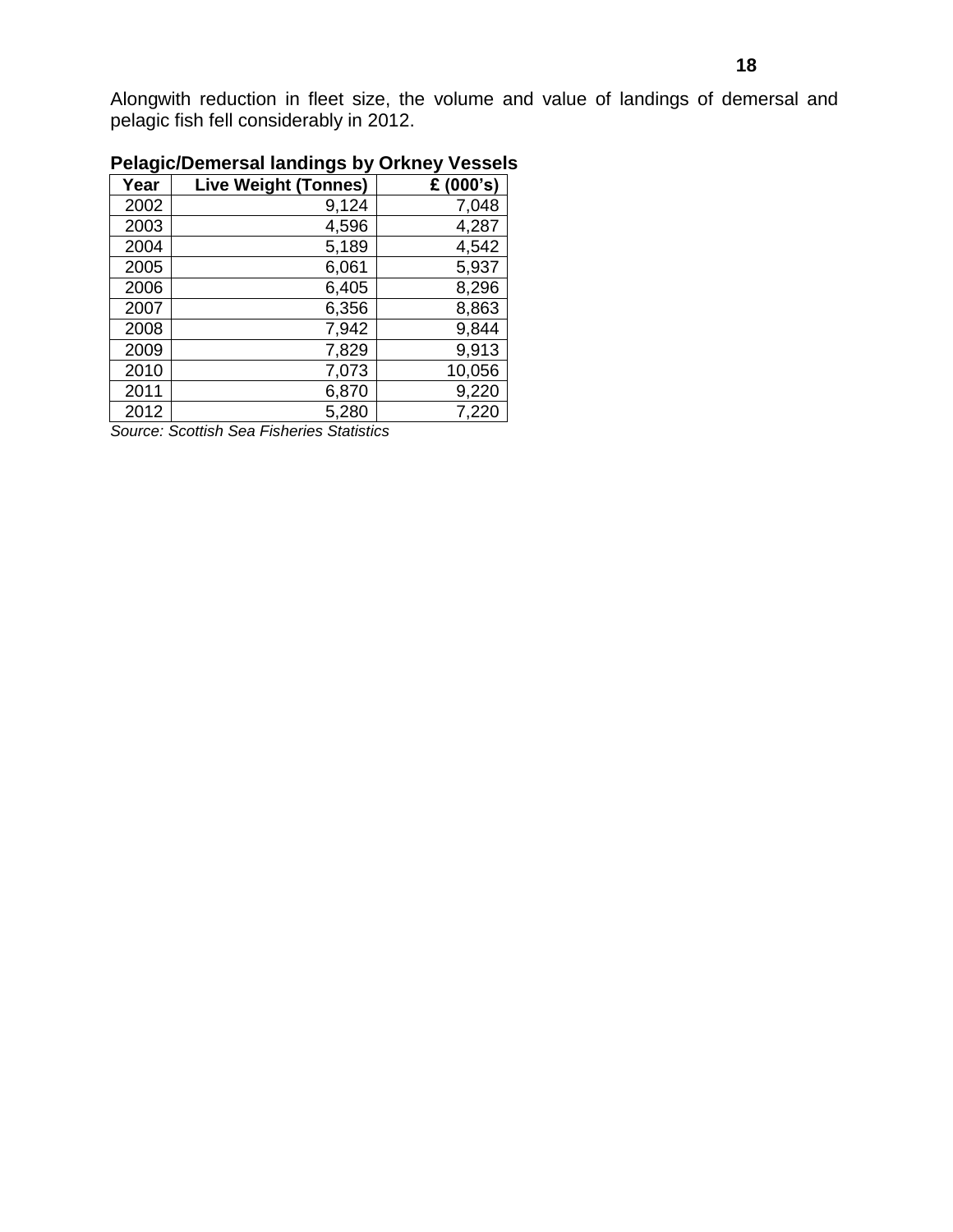# <span id="page-19-0"></span>*6 Shellfish*

Shellfish species landed in Orkney since 2006, their live weight and values are as follows.

|                    | <b>Quantity (tonnes)</b> |       |       |       |       |                          |       |  |  |  |
|--------------------|--------------------------|-------|-------|-------|-------|--------------------------|-------|--|--|--|
| <b>Species</b>     | 2006                     | 2007  | 2008  | 2009  | 2010  | 2011                     | 2012  |  |  |  |
| Edible crabs       | 1,576                    | 1,909 | 1,688 | 1,830 | 2,215 | 2,561                    | 2,291 |  |  |  |
| Green crabs        | 157                      | 128   | 125   | 136   | 135   | 162                      | 143   |  |  |  |
| Lobsters           | 108                      | 110   | 120   | 146   | 138   | 143                      | 127   |  |  |  |
| <b>Periwinkles</b> | 53                       | 65    | 58    | 70    | 72    | 54                       | 39    |  |  |  |
| <b>Scallops</b>    | 130                      | 115   | 145   | 150   | 236   | 286                      | 316   |  |  |  |
| Velvet crabs       | 800                      | 878   | 837   | 909   | 838   | 640                      | 453   |  |  |  |
| Whelks             | 243                      | 143   | 11    | 101   | 29    | $\overline{\phantom{0}}$ | -     |  |  |  |
| Other shellfish    | 12                       | 25    | 7     | 8     | 9     | 30                       | 61    |  |  |  |
| Total              | 3,079                    | 3,374 | 2,990 | 3,350 | 3,673 | 3,876                    | 3,440 |  |  |  |

|                 | <b>Value (£'000)</b> |       |       |       |       |       |       |
|-----------------|----------------------|-------|-------|-------|-------|-------|-------|
| <b>Species</b>  | 2006                 | 2007  | 2008  | 2009  | 2010  | 2011  | 2012  |
| Edible crabs    | 2,066                | 2,189 | 1,860 | 1,964 | 2,773 | 3,027 | 2,784 |
| Green crabs     | 84                   | 70    | 68    | 77    | 82    | 104   | 92    |
| Lobsters        | 1,178                | 1,215 | 1,289 | 1,505 | 1,451 | 1,513 | 1,308 |
| Periwinkles     | 65                   | 178   | 72    | 82    | 153   | 109   | 89    |
| <b>Scallops</b> | 256                  | 318   | 395   | 417   | 605   | 796   | 841   |
| Velvet crabs    | 1,486                | 1,844 | 1,871 | 2,135 | 2,348 | 1,856 | 1,155 |
| <b>Whelks</b>   | 130                  | 80    | 6     | 53    | 15    | ۰     | -     |
| Other shellfish | 42                   | 86    | 28    | 25    | 37    | 82    | 149   |
| Total           | 5,306                | 5,980 | 5,589 | 6,259 | 7,464 | 7,487 | 6,481 |

*Source: Scottish Sea Fisheries Statistics*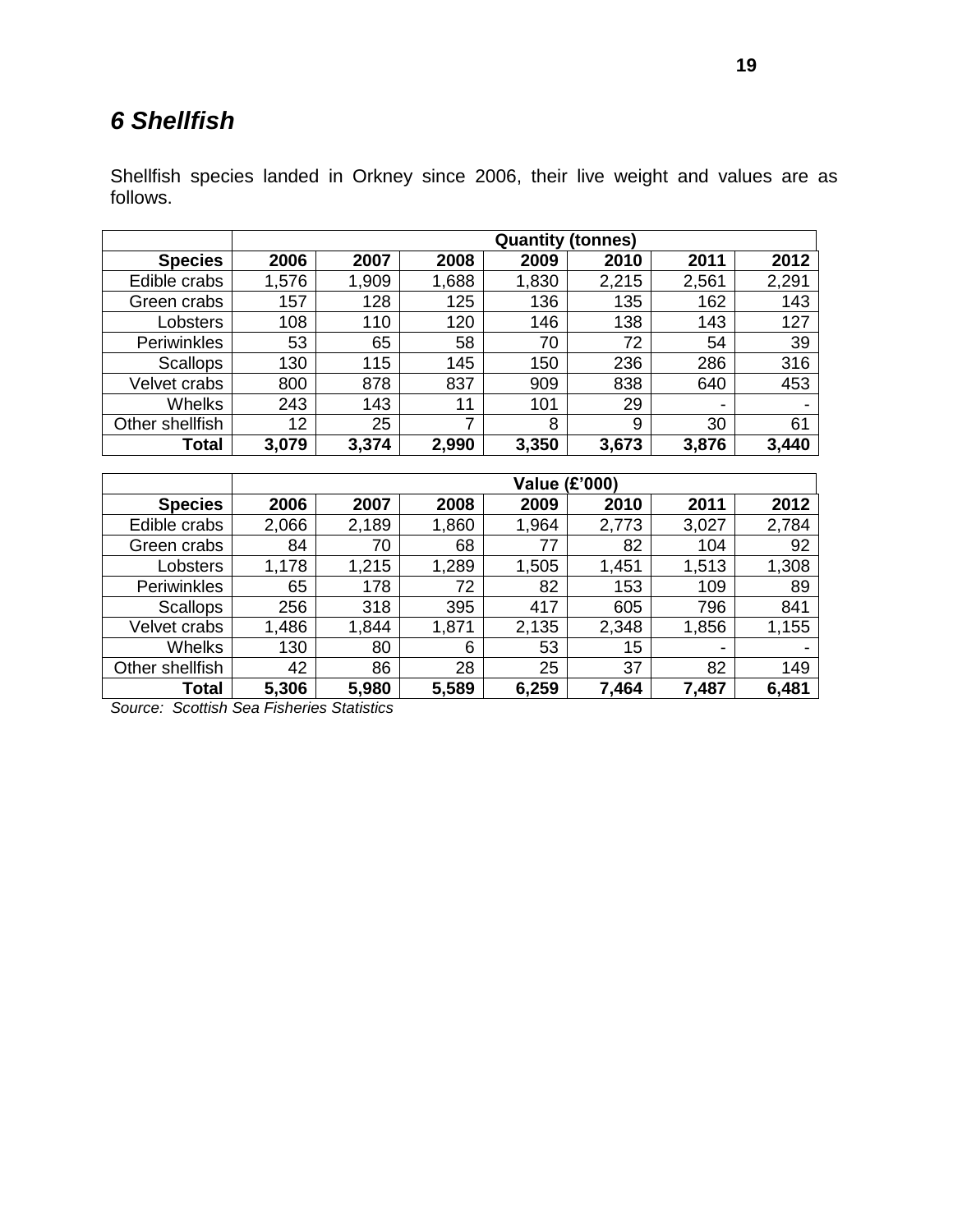# <span id="page-20-0"></span>*7 Fish Farming*

Salmon production soared in 2010, up by 51% on the previous year, but returned to just above 2009 levels in 2011. However, the 2012 salmon output soared again and was the highest over the period reviewed.

| <b>Salmon &amp; Smolt Production in Orkney</b> |                        |                       |  |  |  |
|------------------------------------------------|------------------------|-----------------------|--|--|--|
|                                                | <b>Salmon (Tonnes)</b> | <b>Smolts (000's)</b> |  |  |  |
| 2002                                           | 6,565                  | 681                   |  |  |  |
| 2003                                           | 10,740                 | 682                   |  |  |  |
| 2004                                           | 6,600                  | 754                   |  |  |  |
| 2005                                           | 5,183                  | 185                   |  |  |  |
| 2006                                           | 3,724                  | 95                    |  |  |  |
| 2007                                           | 4,432                  | 156                   |  |  |  |
| 2008                                           | 5,716                  | 190                   |  |  |  |
| 2009                                           | 6,220                  | 100                   |  |  |  |
| 2010                                           | 9,388                  | 118                   |  |  |  |
| 2011                                           | 6,369                  | 120                   |  |  |  |
| 2012                                           | 11,694                 | 130                   |  |  |  |

*Source: Marine Scotland Science*

Employment levels in the industry fluctuate from year to year and no explanation is offered for this. The following table shows fish farming employment in Orkney as presented by the Scottish Government (Marine Scotland Science).

|      |                | <b>Salmon smolt production</b> |     | <b>Salmon on-growing</b> |
|------|----------------|--------------------------------|-----|--------------------------|
|      | F/T            | P/T                            | F/T | P/T                      |
| 2001 | 4              | 6                              | 75  | 15                       |
| 2002 | 4              | 6                              | 80  | 11                       |
| 2003 | 7              |                                | 121 | 15                       |
| 2004 | 5              |                                | 68  | 10                       |
| 2005 | $\overline{2}$ | 6                              | 47  |                          |
| 2006 | 1              |                                | 72  | 3                        |
| 2007 | 2              | ი                              | 41  |                          |
| 2008 | 2              |                                | 60  | 5                        |
| 2009 | $\overline{2}$ | O                              | 47  | 2                        |
| 2010 | 2              | O                              | 58  | 2                        |
| 2011 | $\overline{2}$ | ი                              | 69  |                          |
| 2012 |                |                                | 65  | 6                        |

#### **Fish Farming Employment in Orkney**

*Source: Marine Scotland Science*

The above statistics are not however supported by figures reported by the trade body, the Scottish Salmon Producers Organisation (SSPO) who reported that direct employment by their members in Orkney increased from 56 in 2008 to 91 in 2011. It is not known why the two figures differ.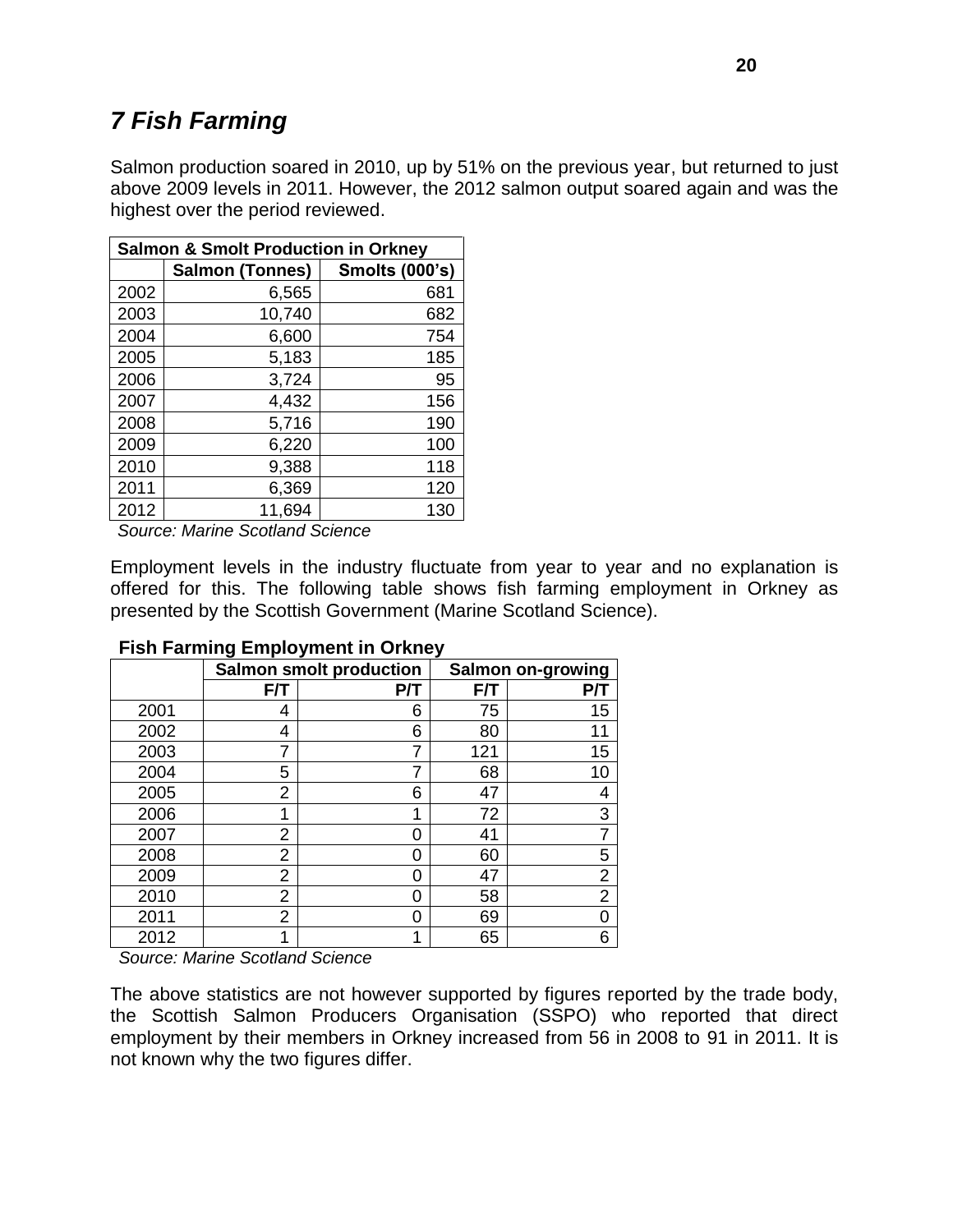# **Shellfish Production**

Marine Scotland reports show that there were 6 registered producers in Orkney in 2012 with total employment in the sector of 2 full-time plus 3 part-time/casual. However, only 2 sites were reported to be producing shellfish directly for the consumers' table, with the remainder described as *'no production or active on-growing, or fallow'.*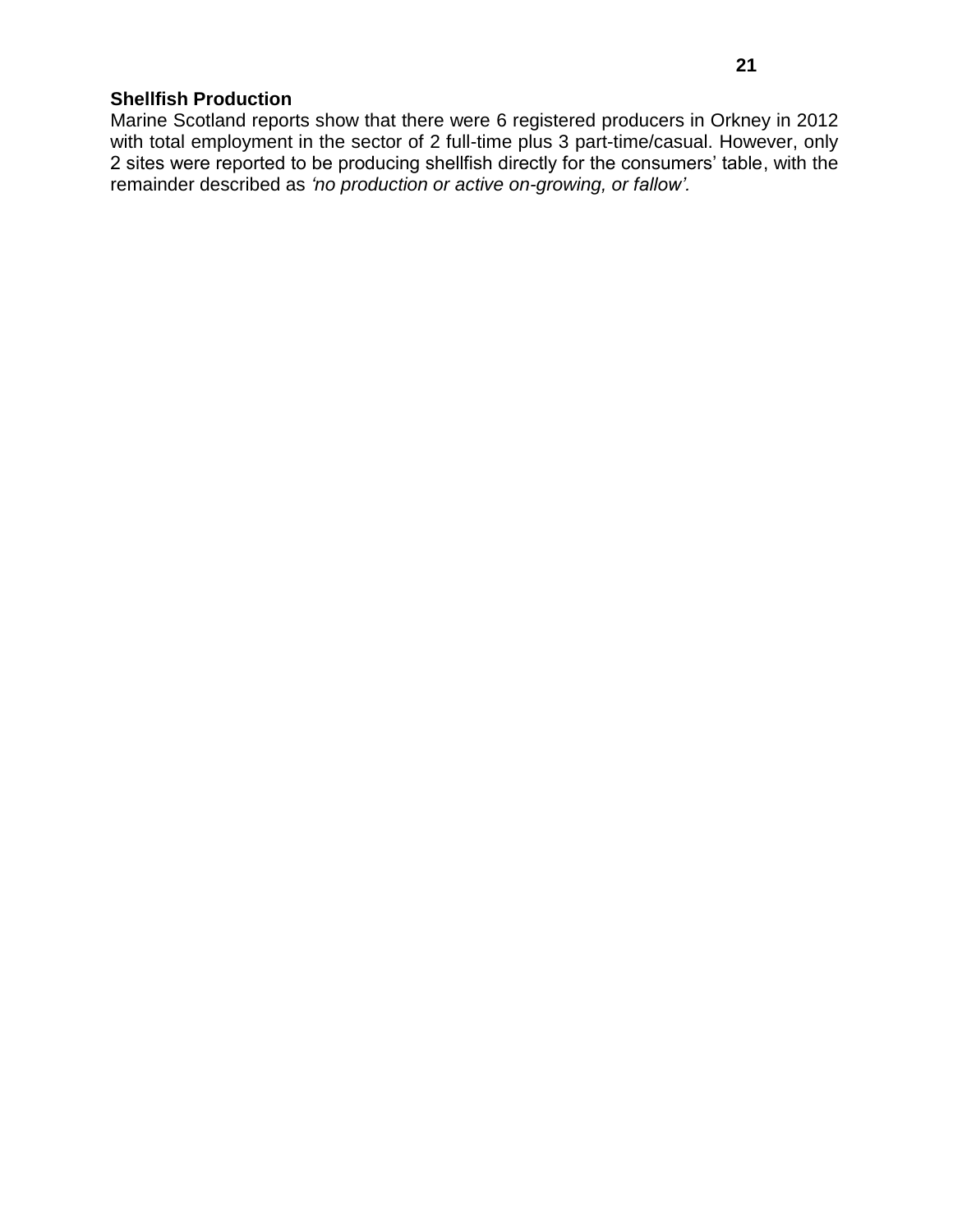# <span id="page-22-0"></span>*8 Energy Production*

### **Oil & Gas**

The volume of crude oil leaving the Flotta Oil Terminal in 2012 was almost half of that shipped in 2010 and there were no shipments of propane gas. Foinaven oil has not been shipped via the Flotta terminal since 2008.

| Year | <b>Crude Oil</b> | <b>Foinaven</b> | <b>Propane Gas</b> | <b>Ethane Gas</b> |
|------|------------------|-----------------|--------------------|-------------------|
| 1997 | 9,747,675        | 84,893          | 138,258            | 60,679            |
| 1998 | 10,210,855       | 2,896,555       | 104,607            | 21,633            |
| 1999 | 9,568,002        | 3,574,343       | 98,612             | 14,322            |
| 2000 | 8,378,325        | 3,738,240       | 75,736             |                   |
| 2001 | 6,824,998        | 3,775,666       | 63,471             | 0                 |
| 2002 | 6,380,383        | 5,280,691       | 39,650             | 0                 |
| 2003 | 5,329,571        | 4,071,672       | 19,740             | 0                 |
| 2004 | 5,070,327        | 3,479,831       | 18,026             | 0                 |
| 2005 | 4,358,243        | 3,021,819       | 12,001             | 0                 |
| 2006 | 3,255,055        | 2,799,784       | 3,026              | 0                 |
| 2007 | 3,361,090        | 2,528,446       | 4,198              | 0                 |
| 2008 | 3,296,136        | 50,053          | 24,194             | 0                 |
| 2009 | 2,983,466        | 0               | 18,863             | 0                 |
| 2010 | 2,950,405        | 0               | 17,120             | 0                 |
| 2011 | 2,053,598        | 0               | 12,284             | 0                 |
| 2012 | 1,453,846        | 0               | Ω                  |                   |

| Annual Tonnages of Cargoes Loaded from the Flotta Oil Terminal |  |  |  |
|----------------------------------------------------------------|--|--|--|
|----------------------------------------------------------------|--|--|--|

*Source: OIC Marine Services*

Following the high of 2009, there was a steady reduction in the number of ship-to-ship (STS) transfers in Scapa Flow, culminating in there being no such activity in 2012.

#### **Ship to ship operations**

| Year | <b>STS transfers</b> | Oil tonnage | <b>LNG tonnage</b> |
|------|----------------------|-------------|--------------------|
| 2002 | 11                   | 926,399     |                    |
| 2003 | 4                    | 575,184     |                    |
| 2004 | 15                   | 2,660,841   | 0                  |
| 2005 | 17                   | 1,746,715   | 0                  |
| 2006 | 8                    | 993,759     |                    |
| 2007 | 7                    | 930,136     | 56,827             |
| 2008 | 10                   | 582,097     |                    |
| 2009 | 27                   | 2,599,461   |                    |
| 2010 | 17                   | 941,629     | 8,128              |
| 2011 | 5                    | 282,708     |                    |
| 2012 | 0                    | 0           |                    |

*Source: OIC Marine Services*

Note: LNG – Liquefied Natural Gas.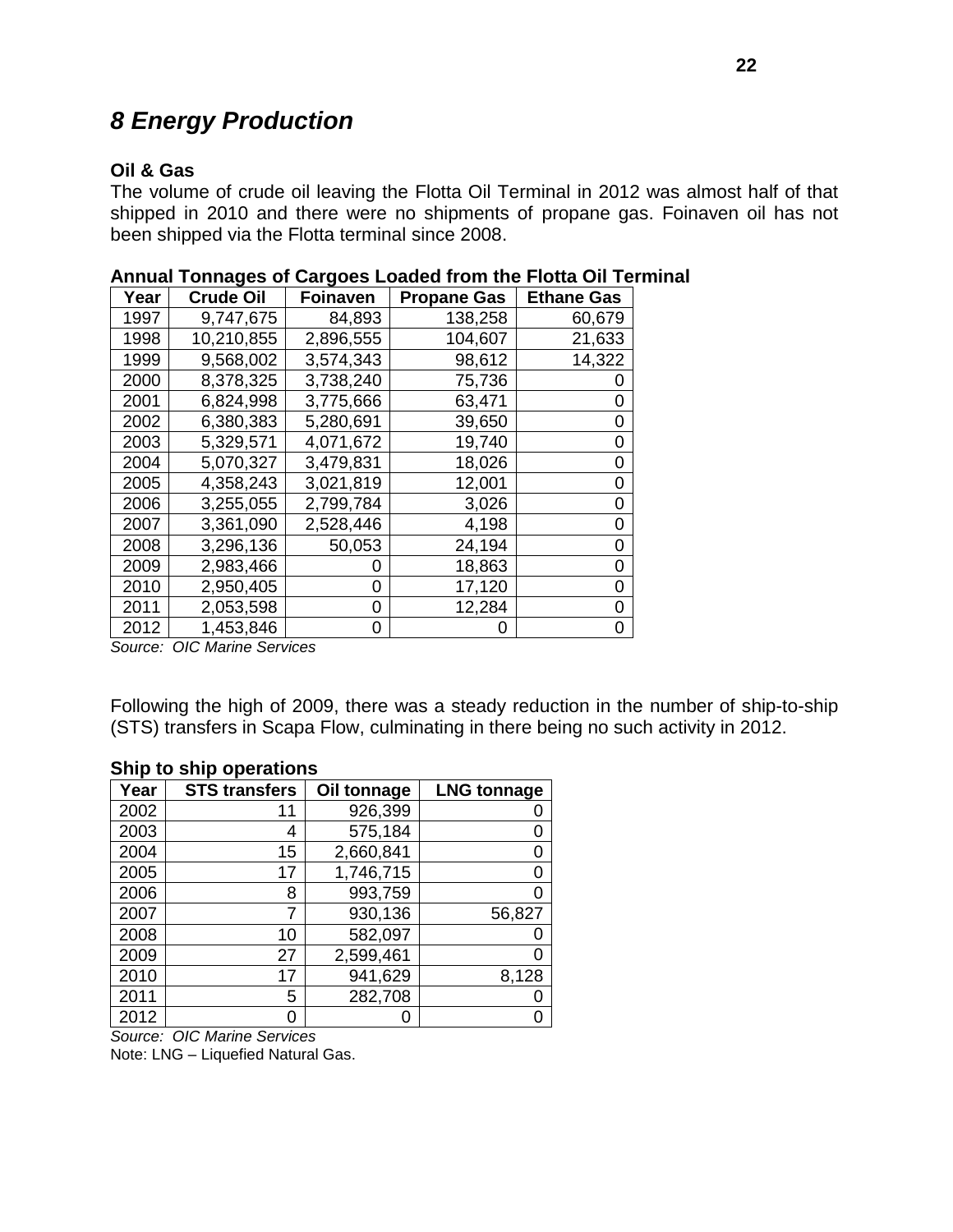### **Wind Energy**

The number of operational commercial-scale wind turbines in Orkney continues to grow with 29 turbines generating up to 40.3 megawatts (MW) by the end of 2012. At that time a further 21 commercial-scale wind turbines had obtained planning permission but had not been constructed.

| <b>Operational Grid Connected Wind Turbines in Orkney,</b><br>December 2012 (0.5MW and above) |                        |                    |  |  |
|-----------------------------------------------------------------------------------------------|------------------------|--------------------|--|--|
| <b>Location</b>                                                                               | <b>No. of Turbines</b> | <b>MW Capacity</b> |  |  |
| <b>Burgar Hill</b>                                                                            |                        | 15.05              |  |  |
| Sanday                                                                                        | 4                      | 8.00               |  |  |
| Stronsay                                                                                      | 3                      | 2.70               |  |  |
| <b>Burray</b>                                                                                 | 1                      | 0.90               |  |  |
| Dounby                                                                                        | 4                      | 0.85               |  |  |
| Gallo Hill, Westray                                                                           |                        | 0.90               |  |  |
| Flotta                                                                                        |                        | 2.00               |  |  |
| Hammars Hill                                                                                  | 5                      | 4.50               |  |  |
| Crowness                                                                                      | 1                      | 0.9                |  |  |
| Shapinsay                                                                                     | 1                      | 0.9                |  |  |
| Rousay                                                                                        | 1                      | 0.9                |  |  |
| Deerness                                                                                      | 1                      | 0.9                |  |  |
| Eday                                                                                          | 1                      | 0.9                |  |  |
| Hoy                                                                                           |                        | 0.9                |  |  |
| <b>Totals</b>                                                                                 | 29                     | 40.3               |  |  |

*Source: OIC*

### **Marine Energy**

In March 2010 The Crown Estate announced the names of the successful bidders for the lease of commercial wave and tidal generation sites in the Pentland Firth and Orkney waters. Seabed leases were awarded to developers to install 1050MW of marine generated power at eight sites in Orkney waters with a further 150MW at two sites on the northern coastline of the Scottish mainland.

Occupancy levels have increased at the European Marine Energy Centre (EMEC) test sites at Billia Croo and Fall of Warness and nursery sites for testing prototype technologies during the earlier stages of development have been introduced in the more benign wave and tidal areas of Scapa Flow and Shapinsay Sound respectively.

Since 2009, there has been investment of more than £20M in marine renewable energy infrastructure projects in Orkney by the Council and its funding partners, the European Regional Development Fund and the Scottish Government. The Council's Three Ports Strategy comprises:-

- 1. a major redevelopment of the quayside and hinterland at Lyness;
- 2. construction of a new pier and shoreside facilities at Copland's Dock, Stromness; and
- 3. a 160-metre extension to Hatston Pier in Kirkwall, creating at 385 metres Scotland's longest commercial deep-water berth (as shown on the cover of this Review).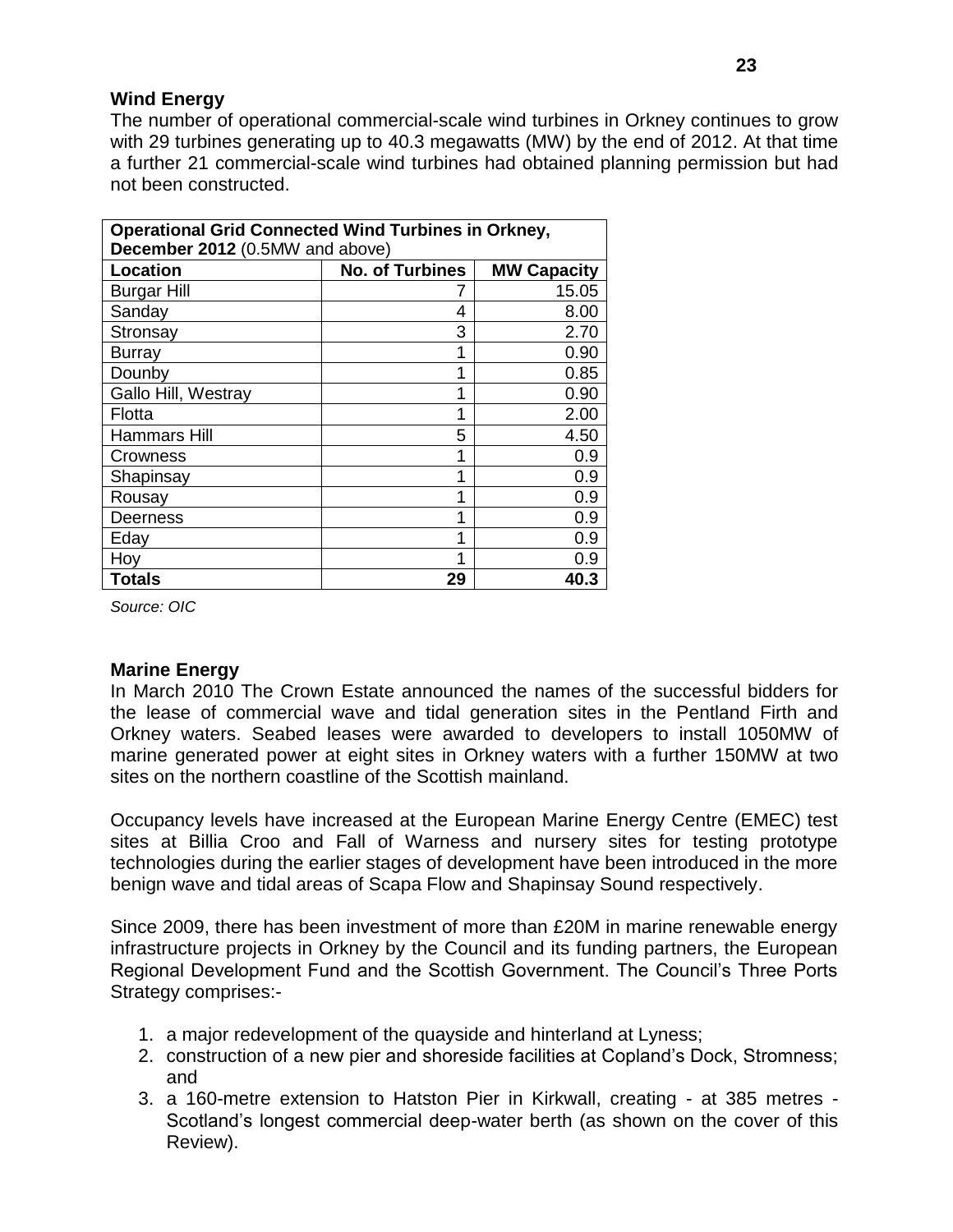# <span id="page-24-0"></span>*9 Transport*

|      |                   | <b>Accompanied</b> | <b>Commercial</b>              |
|------|-------------------|--------------------|--------------------------------|
| Year | <b>Passengers</b> | Cars               | <b>Vehicles &amp; Trailers</b> |
| 2000 | 157,466           | 46,976             | 6,916                          |
| 2001 | 127,798           | 37,522             | 7,791                          |
| 2002 | 113,021           | 33,432             | 8,961                          |
| 2003 | 136,530           | 40,415             | 8,648                          |
| 2004 | 141,550           | 41,248             | 7,128                          |
| 2005 | 143,730           | 42,782             | 6,699                          |
| 2006 | 147,099           | 43,835             | 5,956                          |
| 2007 | 154,979           | 45,542             | 5,860                          |
| 2008 | 144,000           | 44,177             | 7,230                          |
| 2009 | 150,288           | 45,075             | 7,485                          |
| 2010 | 141,431           | 41,502             | 6,440                          |
| 2011 | 137,955           | 40,036             | 6,245                          |
| 2012 | 138,546           | 40,227             | 5,892                          |

#### **Traffic on Stromness - Scrabster Route (NorthLink Ferries)**

*Source: OIC Marine Services*

The upward trend in passenger and accompanied car numbers on the Stromness-Scrabster route since 2002 came to a halt in 2008 and the recovery in 2009 has not been sustained.

Pentland Ferries does not publish the traffic statistics for its St Margaret's Hope to Gills Bay service.

Although there was a slight reduction in passenger and accompanied cars on the Shetland-Kirkwall-Aberdeen route in 2012, commercial vehicles and cargo significantly increased by 31.8% and 46.4% respectively on the 2011 figures.

#### **Year Passengers Accompanied Cars Commercial Vehicles & Trailers Cargo (Tonnes)** 2003 | 41,802 | 6,578 | 3,660 | 15,997 2004 | 50,892 | 7,317 | 3,783 | 27,991 2005 | 54,634 | 8,082 | 4,571 | 35,499 2006 | 53,442 | 8,199 | 4,691 | 40,454 2007 | 50,506 | 7,772 | 4,613 | 37,560 2008 48,081 7,458 4,111 34,665 2009 51,250 7,803 4,084 42,429 2010 | 51,507 | 7,878 | 4,036 | 38,497 2011 | 52,804 | 7,938 | 5,064 | 52,257 2012 | 51,070 | 7,562 | 6,674 | 76,525

#### **Traffic on Shetland - Kirkwall - Aberdeen Route (NorthLink Ferries)**

*Source: OIC Marine Services*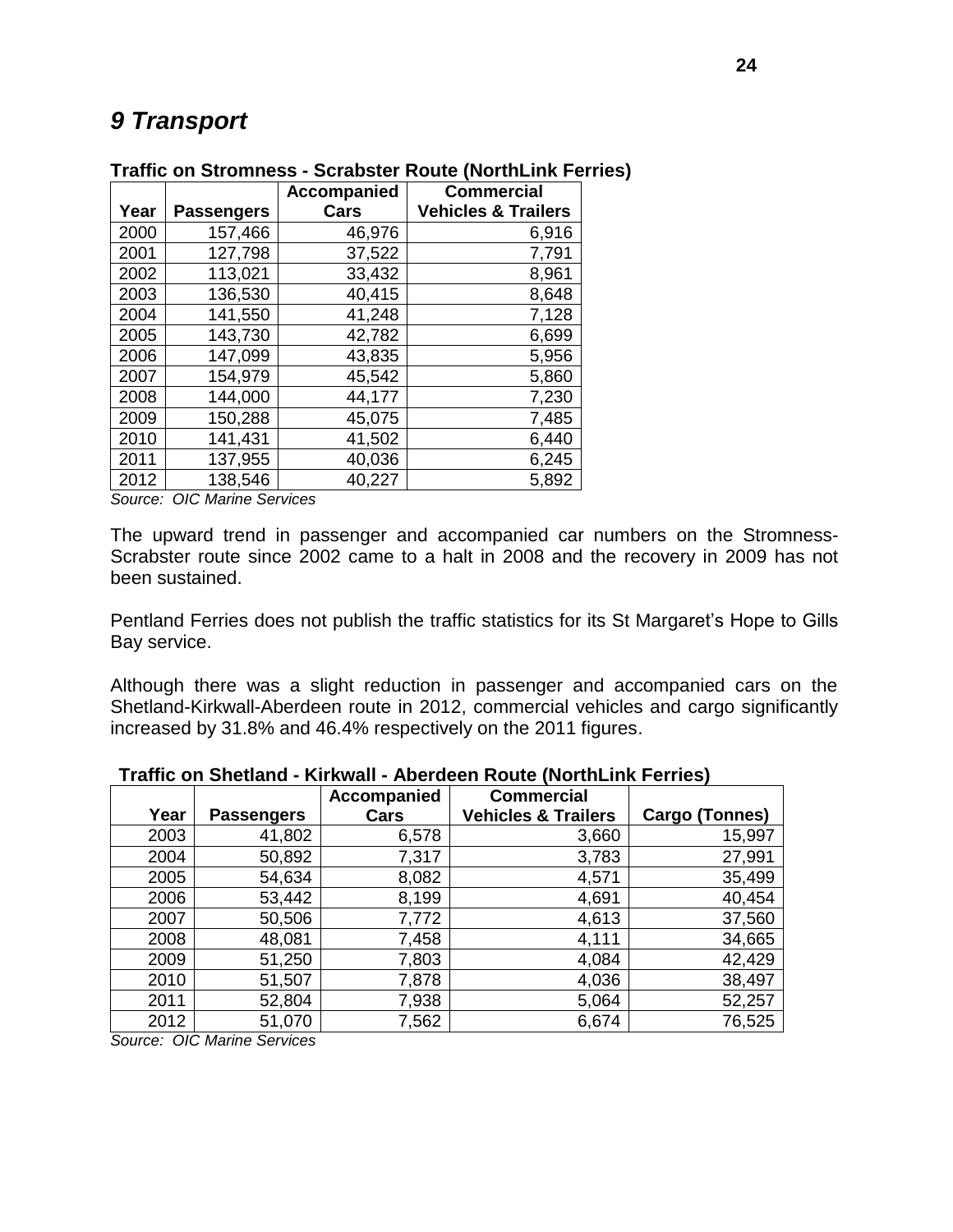# **Visiting Liners**

|      | No. of | <b>Total</b>      |
|------|--------|-------------------|
| Year | Liners | <b>Passengers</b> |
| 2000 | 55     | 14,906            |
| 2001 | 52     | 15,970            |
| 2002 | 53     | 16,687            |
| 2003 | 62     | 21,162            |
| 2004 | 56     | 22,916            |
| 2005 | 75     | 30,708            |
| 2006 | 47     | 20,345            |
| 2007 | 67     | 29,180            |
| 2008 | 73     | 29,199            |
| 2009 | 61     | 26,978            |
| 2010 | 70     | 25,440            |
| 2011 | 61     | 29,875            |
| 2012 | 77     | 41,563            |

*Source: OIC Marine Services*

The increase in passengers of 11,688 in 2012 represents a 39% increase.

# **Kirkwall Airport Traffic**

|               | <b>Passengers</b> |                                   | <b>Aircraft</b> |                  |
|---------------|-------------------|-----------------------------------|-----------------|------------------|
| <b>Period</b> | <b>Total</b>      | <b>Terminal</b><br><b>Transit</b> |                 | <b>Movements</b> |
| 2003/04       | 113,675           | 104,578                           | 9,097           | 13,531           |
| 2004/05       | 114,594           | 103,897                           | 10,697          | 13,476           |
| 2005/06       | 118,019           | 105,394                           | 12,625          | 13,427           |
| 2006/07       | 137,769           | 124,294                           | 13,475          | 15,177           |
| 2007/08       | 149,924           | 135,289                           | 14,635          | 15,676           |
| 2008/09       | 150,476           | 137,057                           | 13,419          | 15,963           |
| 2009/10       | 153,256           | 140,210                           | 13,046          | 15,686           |
| 2010/11       | 158,705           | No longer available               | 14,338          |                  |
| 2011/12       | 158,616           | No longer available               | 14,004          |                  |
| 2012/13       | 164,228           | No longer available               |                 | 14,122           |

*Source: Highlands and Islands Airports Limited (HIAL), Annual Reports*

The increase in passengers of 5,612 in 2012/13 represents a 3.5% increase.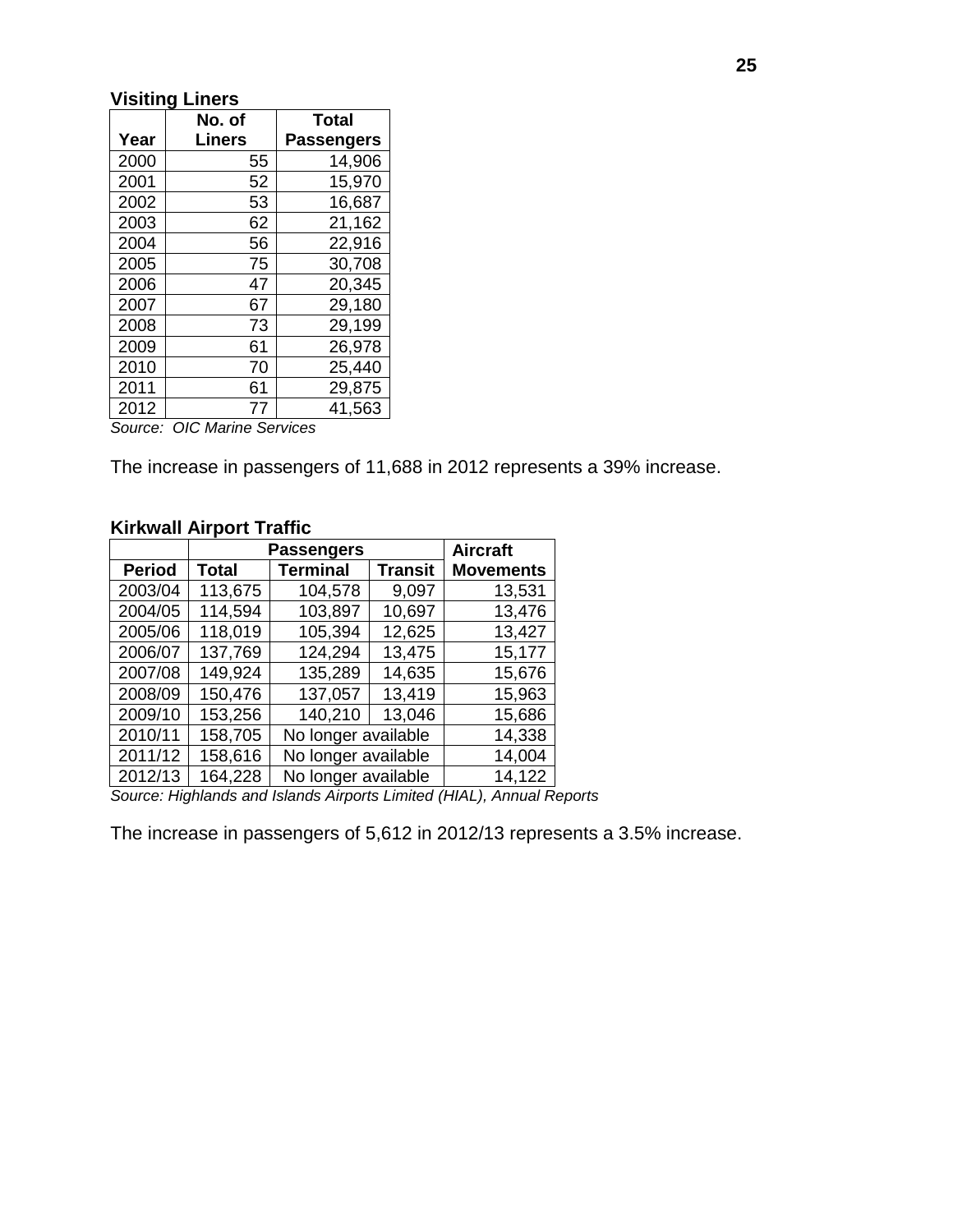# **Orkney's Internal Ferry Routes**

The total levels of passenger numbers on the internal ferry routes increased again in 2012, by 1.8%, and have reached their highest level over the period reviewed in the table below.

Vehicle movements in 2012, although slightly down on the number carried in both 2010 and 2011, remain higher than the average for the eight years covered (84,113).

|                   | Single journeys - year ended March |         |         |         |         |         |         |         |
|-------------------|------------------------------------|---------|---------|---------|---------|---------|---------|---------|
| <b>Passengers</b> | 2005                               | 2006    | 2007    | 2008    | 2009    | 2010    | 2011    | 2012    |
| N. Ronaldsay      | 754                                | 485     | 767     | 448     | 599     | 561     | 627     | 537     |
| P. Westray        | 588                                | 542     | 627     | 561     | 437     | 387     | 410     | 422     |
| Westray           | 43,273                             | 42,123  | 42,658  | 40,588  | 42,043  | 43,382  | 45,804  | 44,789  |
| Sanday            | 27,051                             | 27,559  | 30,138  | 29,291  | 29,961  | 28,682  | 30,010  | 29,940  |
| Stronsay          | 17,165                             | 17,035  | 17,812  | 17,354  | 18,816  | 18,589  | 19,688  | 18,931  |
| Eday              | 8,724                              | 9,175   | 9,617   | 9,483   | 10,292  | 10,434  | 10,314  | 10,027  |
| Shapinsay         | 64,317                             | 64,512  | 64,038  | 65,504  | 65,211  | 69,904  | 64,206  | 66,972  |
| Rousay            | 55,813                             | 51,189  | 51,645  | 52,067  | 48,777  | 53,518  | 49,696  | 50,775  |
| Egilsay           | 3,224                              | 3,400   | 3,824   | 3,763   | 3,291   | 3,830   | 4,757   | 4,388   |
| Wyre              | 2,623                              | 2,542   | 3,101   | 3,094   | 2,987   | 3,204   | 4,385   | 3,229   |
| Lyness            | 67,733                             | 64,664  | 64,025  | 64,597  | 65,250  | 64,920  | 67,717  | 70,338  |
| Flotta            | 10,443                             | 10,068  | 10,752  | 10,414  | 10,906  | 11,066  | 11,042  | 11,314  |
| Graemsay          | 5,347                              | 5,161   | 5,488   | 4,790   | 5,428   | 5,885   | 5,920   | 6,980   |
| N. Hoy            | 15,022                             | 13,374  | 13,408  | 13,587  | 15,026  | 15,178  | 17,204  | 19,176  |
| <b>Total</b>      | 322,077                            | 311,829 | 317,900 | 315,541 | 319,024 | 329,540 | 331,780 | 337,818 |
|                   |                                    |         |         |         |         |         |         |         |
| <b>Vehicles</b>   | 2005                               | 2006    | 2007    | 2008    | 2009    | 2010    | 2011    | 2012    |
| Westray           | 13,409                             | 13,699  | 13,195  | 12,244  | 12,660  | 13,384  | 14,062  | 14,037  |
| Sanday            | 9,023                              | 9,804   | 10,412  | 9,817   | 10,482  | 10,978  | 11,189  | 11,225  |
| Stronsay          | 5,980                              | 5,900   | 5,643   | 5,288   | 5,988   | 5,897   | 6,272   | 6,046   |
| Eday              | 2,900                              | 3,483   | 3,580   | 3,672   | 3,748   | 3,568   | 3,753   | 3,548   |
| Shapinsay         | 10,793                             | 11,146  | 10,956  | 10,962  | 11,551  | 12,425  | 12,265  | 12,114  |
| Rousay/Eg/Wyre    | 15,857                             | 15,392  | 15,417  | 15,530  | 15,086  | 16,574  | 15,604  | 15,897  |
| Lyness/Flotta     | 24,627                             | 23,113  | 23,312  | 23,170  | 23,186  | 24,590  | 24,492  | 23,959  |
| <b>Total</b>      | 82,589                             | 82,537  | 82,515  | 80,683  | 82,701  | 87,416  | 87,637  | 86,826  |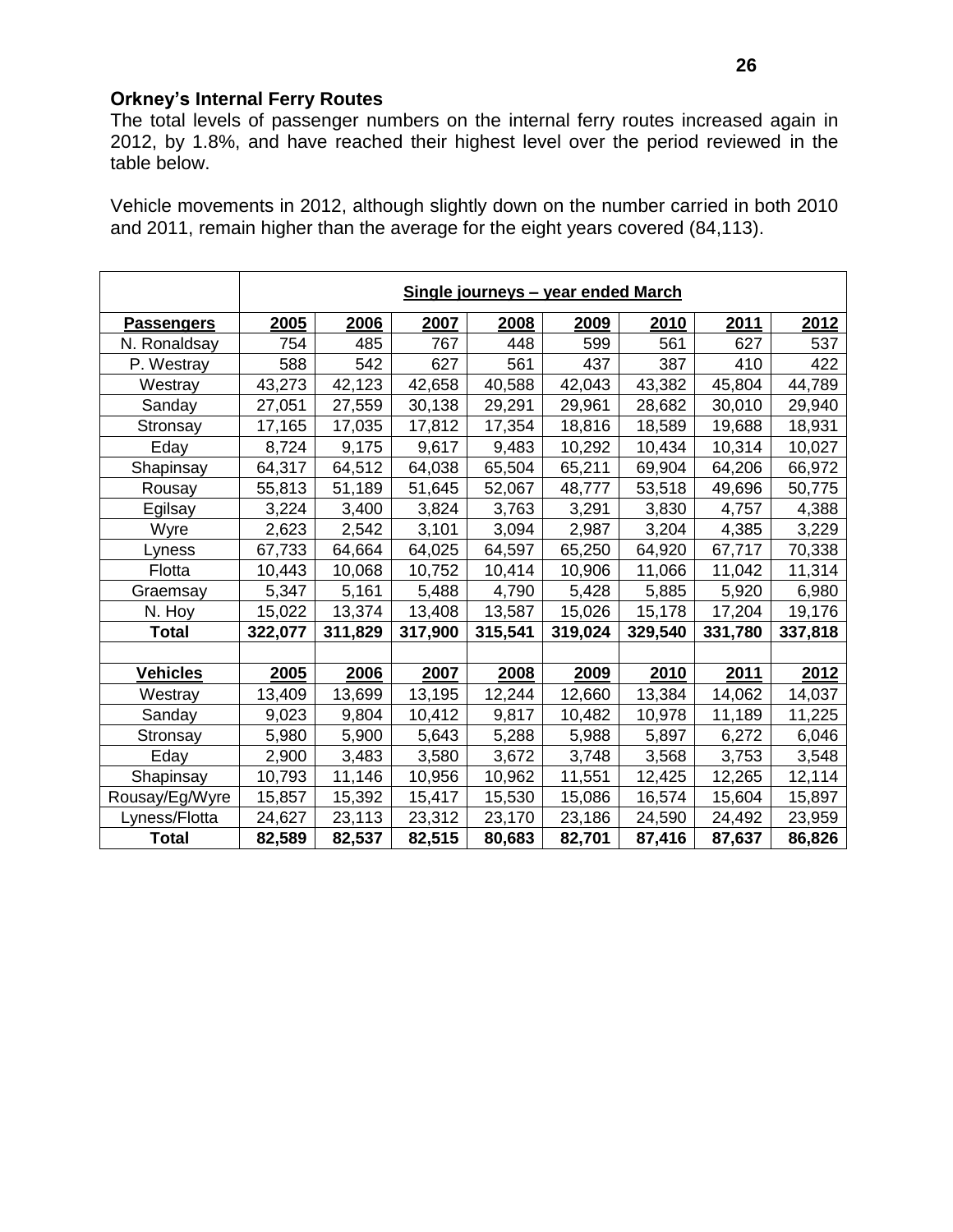# <span id="page-27-0"></span>*10 Housing*

During the third quarter of 2013, house prices in Orkney were 10.1% lower than during the corresponding period twelve months earlier. This decrease was in contrast to rises elsewhere, particularly in Shetland.

|               | <b>Jul-Sept</b><br>2013 | <b>Jul-Sept</b><br>2012 | <b>Annual</b><br>Change | Apr-Jun<br>2013 | Quarterly<br>Change |
|---------------|-------------------------|-------------------------|-------------------------|-----------------|---------------------|
|               | £                       | £                       | %                       | £               | %                   |
| <b>Orkney</b> | 125,155                 | 139,227                 | $-10.1$                 | 128,694         | $-2.8$              |
| Shetland      | 137,655                 | 109,945                 | 25.3                    | 116,466         | 18.2                |
| Eilean Siar   | 99,325                  | 96,616                  | 2.8                     | 98,499          | 0.8                 |
| Highland      | 153,909                 | 153,533                 | 0.2                     | 155,216         | $-0.8$              |
| Scotland      | 161,748                 | 159,330                 | 1.5                     | 153,124         | 5.6                 |

### **Average Residential Property Prices**

*Source: Registers of Scotland*

In terms of the total numbers of sales completed over the same period, as shown below, the property market in Orkney has been more vibrant than it was in 2012: the comparatively small numbers involved in Orkney can however lead to significant percentage changes.

#### **Number of Residential Sales**

|               | <b>Jul-Sept</b><br>2013 | <b>Jul-Sept</b><br>2012 | <b>Annual</b><br>Change | Apr-Jun<br>2013 | Quarterly<br>Change |
|---------------|-------------------------|-------------------------|-------------------------|-----------------|---------------------|
|               |                         |                         | %                       |                 | $\frac{9}{6}$       |
| <b>Orkney</b> | 77                      | 61                      | 26.2                    | 62              | 24.2                |
| Shetland      | 94                      | 83                      | 13.3                    | 81              | 16.0                |
| Eilean Siar   | 59                      | 61                      | $-3.3$                  | 61              | $-3.3$              |
| Highland      | 1,079                   | 818                     | 31.9                    | 792             | 36.2                |
| Scotland      | 24,274                  | 19,813                  | 22.5                    | 19,910          | 21.9                |

*Source: Registers of Scotland*

A more reliable indicator of trends might be had by comparing only sales of detached residential property (the most popular type in Orkney), but the annual and quarterly changes detailed below for Orkney are much the same as those for average residential property sales shown above. The 2013 Orkney figure is still well below that of the corresponding period in 2009 when the average reached £170,450.

#### **Detached Residential Property - Average Sale Price**

|                    | <b>Jul-Sept</b><br>2013 | <b>Jul-Sept</b><br>2012 | <b>Annual</b><br>Change | Apr-Jun<br>2013 | Quarterly<br>Change |
|--------------------|-------------------------|-------------------------|-------------------------|-----------------|---------------------|
|                    | £                       | £                       | ℅                       | £               | %                   |
| <b>Orkney</b>      | 149,959                 | 167,583                 | $-10.5$                 | 154,227         | $-2.8$              |
| Shetland           | 161,020                 | 128,723                 | 25.1                    | 129,354         | 24.5                |
| <b>Eilean Siar</b> | 111,071                 | 101,465                 | 9.5                     | 117,139         | $-5.2$              |
| Highland           | 196,713                 | 205,118                 | $-4.1$                  | 191,631         | 2.7                 |
| Scotland           | 234,125                 | 237,418                 | $-1.4$                  | 229,177         | 2.2                 |

*Source: Registers of Scotland*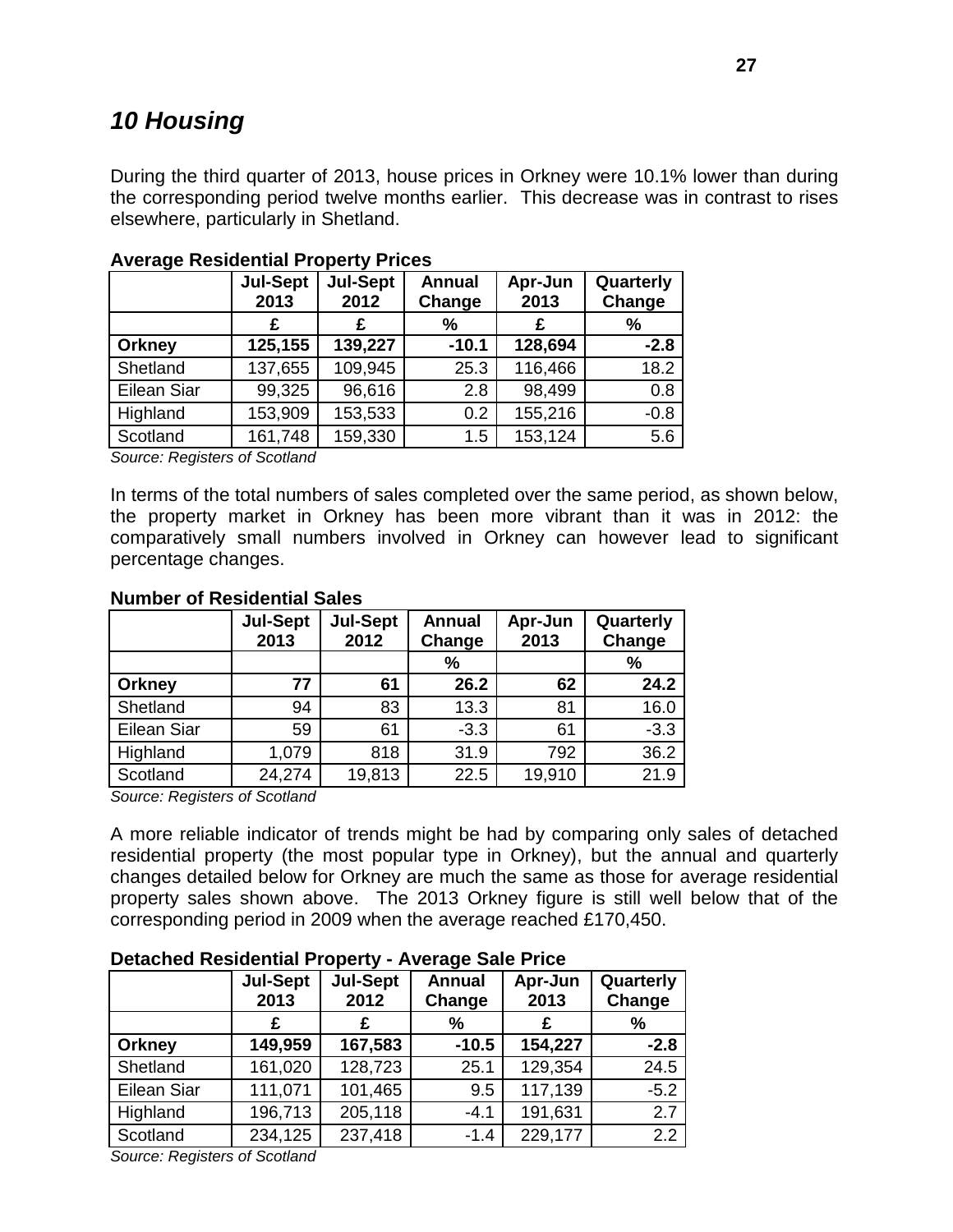#### **New Housing**

A total of 1,485 new houses, or approximately 13.5% of the total Orkney housing stock, have been completed during the past nine years, with the total number of completed private developments approximately double that of the social housing agencies.

| <b>Calendar</b> | <b>Starts</b>  |              |            | <b>Total</b>   | <b>Completions</b> |             |            | <b>Total</b>     |
|-----------------|----------------|--------------|------------|----------------|--------------------|-------------|------------|------------------|
| Year            | <b>Private</b> | <b>OHAL*</b> | <b>OIC</b> | <b>Started</b> | <b>Private</b>     | <b>OHAL</b> | <b>OIC</b> | <b>Completed</b> |
| 2004            | 190            | 44           | 0          | 234            | 51                 | 19          | 0          | 70               |
| 2005            | 90             | 19           | 0          | 109            | 64                 | 53          | 0          | 117              |
| 2006            | 121            | 29           | 0          | 150            | 78                 | 50          | 0          | 128              |
| 2007            | 206            | 81           | 0          | 287            | 131                | 0           | 0          | 131              |
| 2008            | 151            | 50           | 1          | 202            | 150                | 58          | 1          | 209              |
| 2009            | 94             | 58           | 0          | 152            | 151                | 60          | 0          | 211              |
| 2010            | 70             | 43           | 1          | 114            | 102                | 19          | 0          | 121              |
| 2011            | 96             | 52           | 48         | 196            | 160                | 84          | 14         | 258              |
| 2012            | 77             | 23           | 41         | 141            | 117                | 62          | 61         | 240              |
| <b>Totals</b>   | 1,095          | 399          | 91         | 1,585          | 1,004              | 405         | 76         | 1,485            |

# **Housing Starts and Completions in Orkney**

OHAL: Orkney Housing Association Limited OHAL 'Starts' = Approvals *Source: Scottish Government*